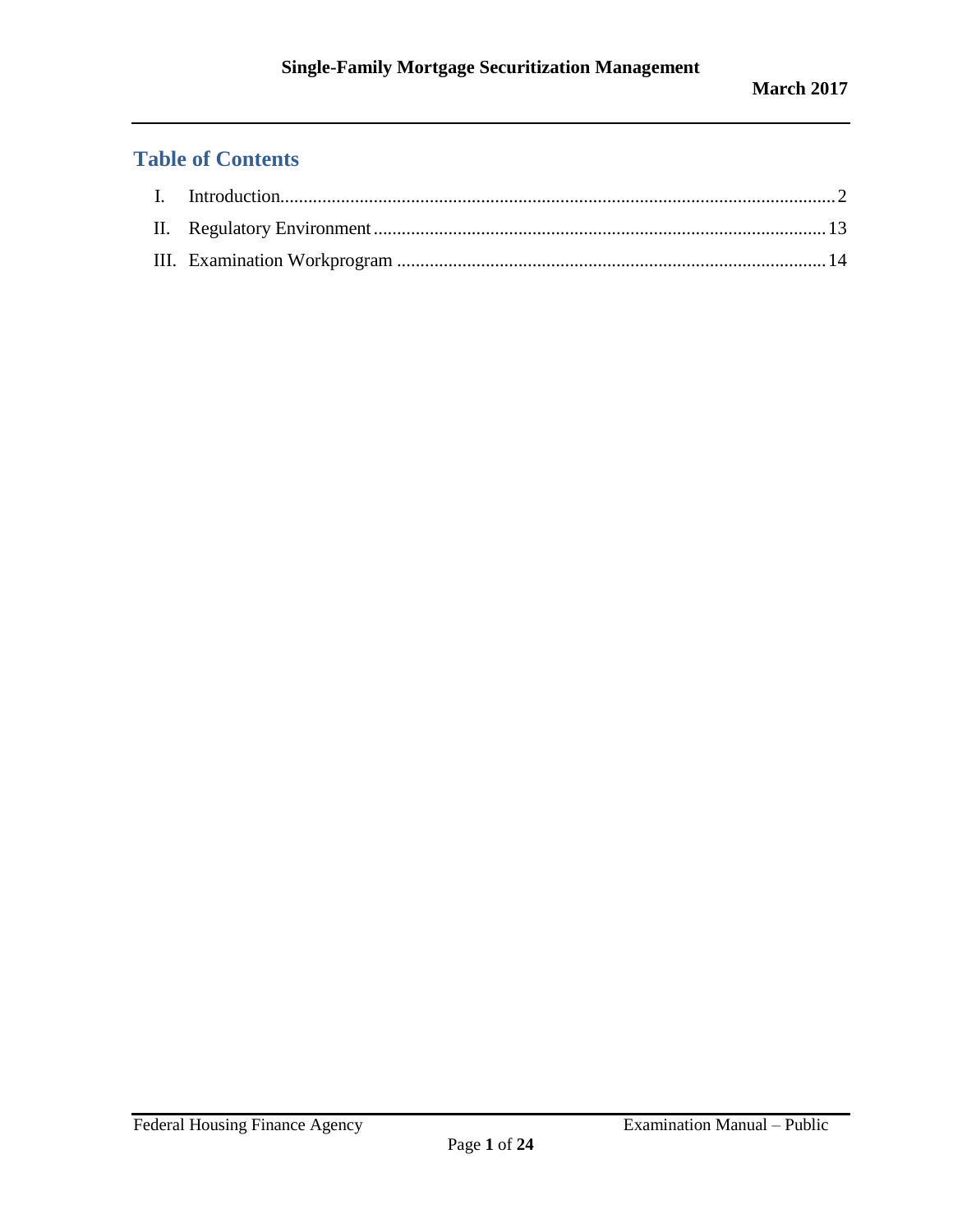# <span id="page-1-0"></span>**I. Introduction**

The Federal Housing Finance Agency (FHFA) module for *Single-Family Mortgage Securitization Management* is designed as a resource and reference for FHFA examiners. It contains background information and a workprogram intended for the examination of Fannie Mae and Freddie Mac (the Enterprises). The workprogram includes a broad range of worksteps within five categories, and examiners should identify and perform those worksteps most relevant to reach conclusions on the level of risk and the quality of risk management given the scope of the examination.

This module focuses on the operational risk associated with securitization processes used by the Enterprises, Seller/Servicers, and other parties as part of single-family mortgage securitization management. A Seller/Servicer is defined as an approved bank or non-bank entity with a contractual relationship with an Enterprise that performs selling, servicing, or both functions. The scope of this module does not include the various components of credit risk management, credit loss management, counterparty (Seller/Servicer) risk management, and risks related to security trading activities associated with securitization processes.

The Enterprises' missions include supporting liquidity and stability in the secondary mortgage market. Securitization, the pooling of relatively illiquid mortgages and selling the related cash flows as tradeable securities, offers the means by which the Enterprises provide liquidity to the mortgage market. Securitization allows the Enterprises to distribute credit risk through the sale of structured products based on each Enterprise's risk tolerance and the capital market's credit risk appetite. As such, a primary goal of securitization for the Enterprises is to transfer the capital investment and associated funding risk to investors and other third parties in a safe and sound manner.

The secondary mortgage market structure enables funds to flow from financial markets, through primary lenders, to consumers for financing residential property purchases and refinances. Securitizing residential real estate mortgages is the primary function of both Enterprises. Singlefamily mortgage securitizations may be single-class or multiclass securities. In either case, the securities represent an ownership interest in the underlying pools of mortgage loans or other mortgage-backed securities  $(MBS<sup>1</sup>)$ .

Under its 2008 Amended and Restated Senior Preferred Stock Purchase Agreement with the U.S. Treasury Department, as amended to date (PSPA), each Enterprise is restricted in the total amount of mortgage assets it may own. At December 31, 2012, the unpaid principal balance of the

Federal Housing Finance Agency Examination Manual – Public

l

<sup>&</sup>lt;sup>1</sup> Freddie Mac has traditionally referred to its MBS products as PCs (Participation Certificates). For purposes of this module, the term MBS refers to both Fannie Mae and Freddie Mac mortgage-backed securities.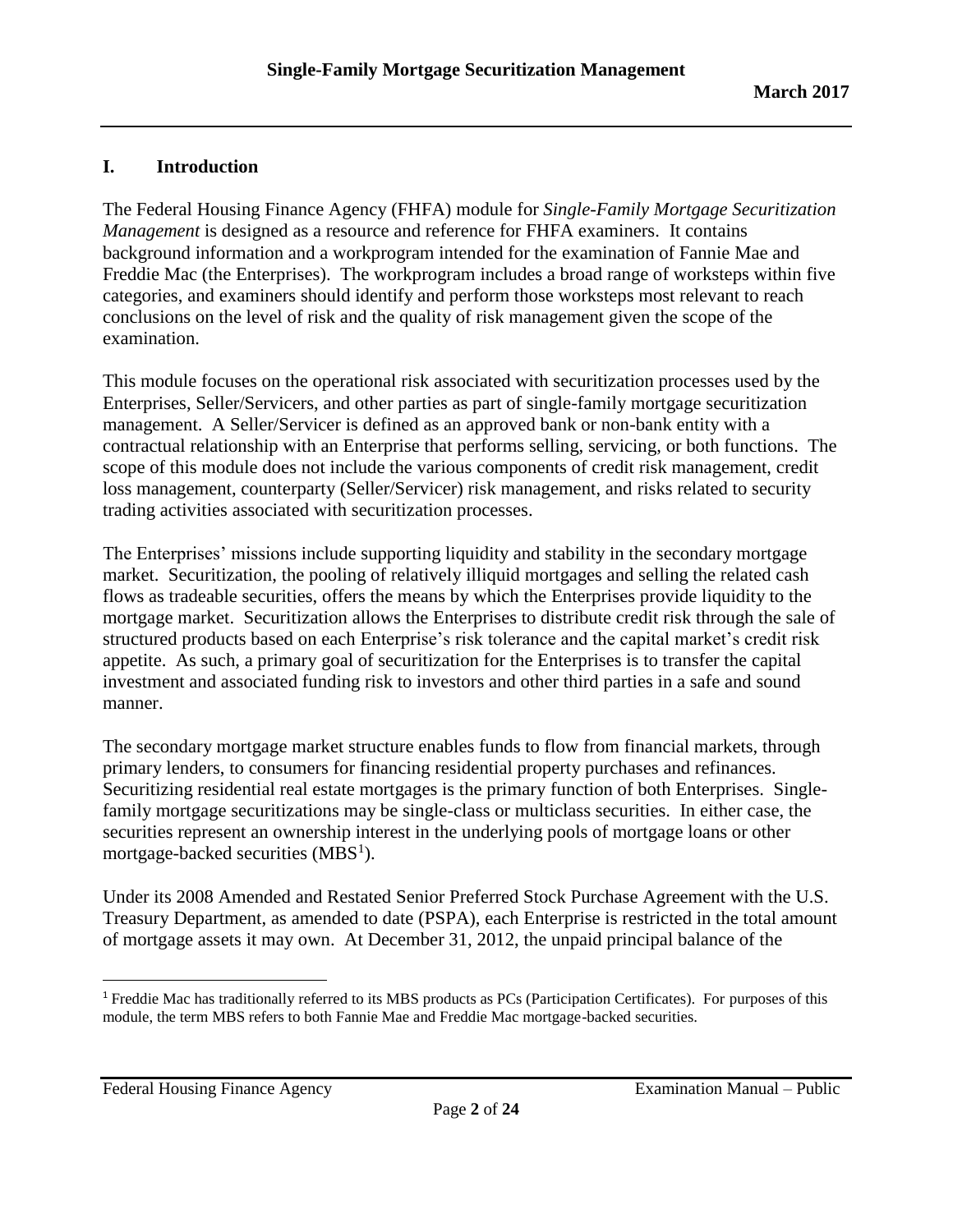mortgage assets owned by each Enterprise was limited to \$650 billion. The Enterprises are required to reduce their mortgage assets to 85 percent of the maximum allowable amount permitted as of December 31 of the immediately preceding calendar year until the amount is reduced to \$250 billion. As a result of these restrictions, both Enterprises seek to limit the amount of loans held long term in their mortgage portfolios and securitize most loans purchased shortly after acquisition. Some loans may have characteristics that preclude securitization and are held in an Enterprise's mortgage portfolio for the life of the loan.

An Enterprise's single-family mortgage securitization standards and practices are found in its internal business policies and procedures, credit and risk management policies, and its selling and servicing guides. The selling and servicing guides are the primary vehicles for documenting mortgage securitization requirements to Sellers and Servicers<sup>2</sup>. The Enterprises also provide updates via bulletins and announcements on their respective websites regarding new requirements.

Each Enterprise should have appropriate governance to oversee securitization management policies and risks. An Enterprise should have appropriate controls regarding the processes for securitizing loans at acquisition and from its mortgage portfolio directly. In addition, appropriate controls should exist for capital market securitization structuring activities.

### **Background Information**

#### Securitization Overview

Mortgage securitization provides both standardization and differentiation in mortgage finance to enable the efficient transfer of capital between mortgage originators, who wish to sell their mortgages, and investors, who seek a competitive return on investment. The Enterprises' role in the secondary mortgage market supports the standardization of product terms in the primary origination market as well as in the capital markets. Standardization in the capital markets enables investors to have a clear understanding and disclosure of the expected returns, terms, and risks associated with their investments. As the mortgage securitization market has evolved, more complex securitization vehicles have been introduced to differentiate and customize mortgage cash flows and investments to the specific preferences of investors. This enables additional liquidity in the market, which ultimately increases the availability of capital.

With a securitization, an Enterprise receives a guarantee fee (also referred to as g-fee) based on

 $\overline{\phantom{a}}$ 

<sup>&</sup>lt;sup>2</sup> The term Servicer may refer to either a Master Servicer or Servicer. Fannie Mae acts as its own Master Servicer, contracting with Servicers to provide the direct borrower interface. Freddie Mac contracts with Master Servicers which may also serve as Servicers and interface with borrowers or the Master Servicers may contract with sub-servicers to perform that function.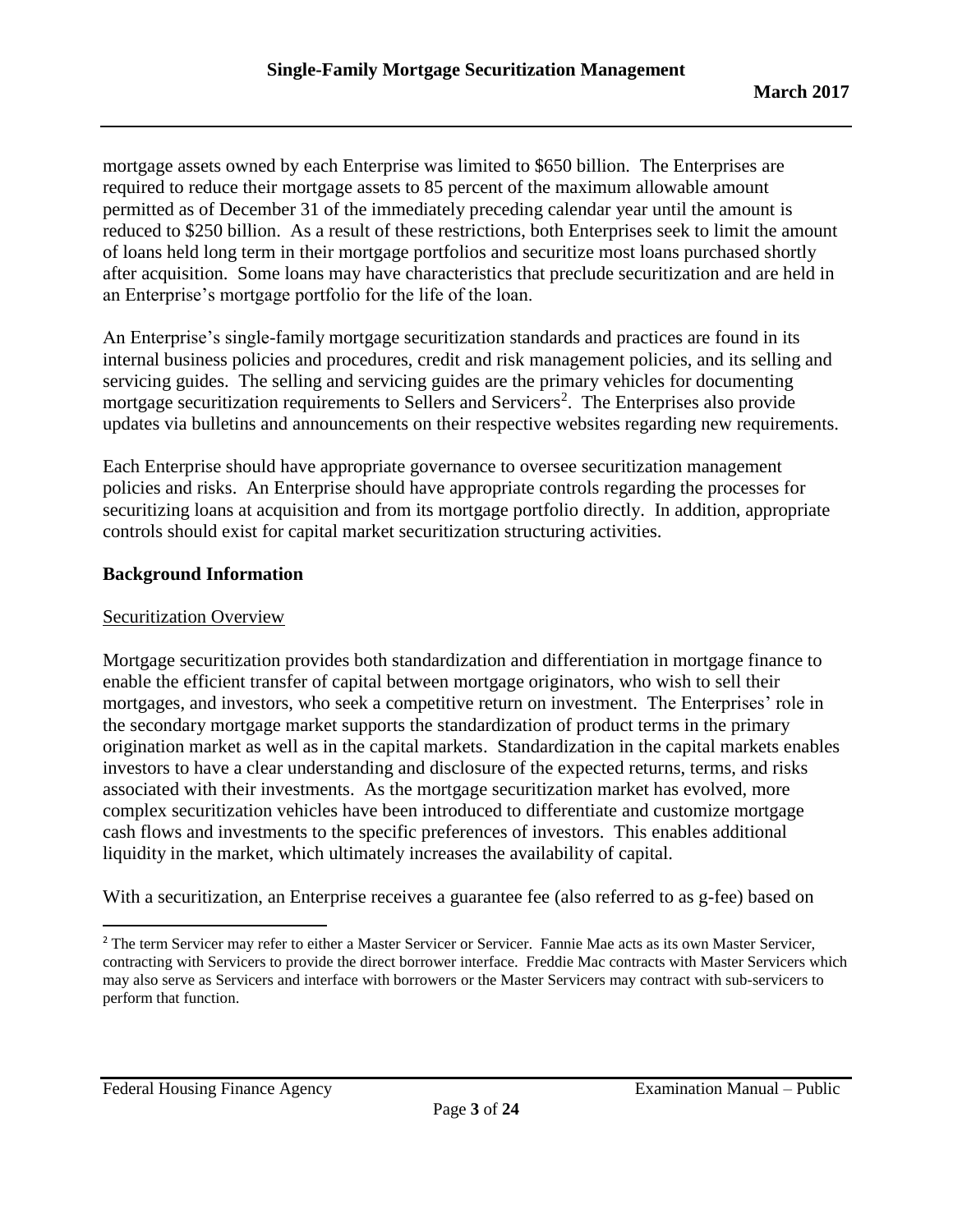the outstanding balance of the security for the life of the security. The g-fee is determined based on a product and credit analysis performed prior to securitization, as well as negotiations between the Seller and the Enterprise. Alternatively, the g-fee may be fixed at the product level across all Sellers. There is an upfront g-fee payment received at acquisition, referred to as a loan-level price adjustment, or delivery fee. An additional fee is received each month. These fees provide compensation for assuming the credit risk on mortgage loans underlying single-family securities, in addition to the costs related to holding capital, mortgage pool administration, transaction fees, and reporting. The Seller retains the risk of repurchase or put-back associated with violations of representations and warranties that the underlying mortgages meet all Enterprise eligibility requirements. In addition, Enterprise revenues derive from transaction fees associated with single-family multiclass re-securitizations.

An Enterprise pays Servicers a fee to perform loan servicing functions. Loan servicing functions include collecting monthly payments of principal, interest, and sometimes, taxes and insurance. The Servicer subsequently pays the taxes and insurance on the property. In addition, servicing activities include performing special functions for loans that become delinquent, including collections, loss mitigation, and management of foreclosure, if applicable. In aggregate, the servicing revenue stream on a portfolio of loans is commonly referred to as mortgage servicing rights (MSRs), and this stream is a marketable asset. MSRs derive their value from a variety of attributes, including the expected life of the mortgage, the mortgage rate and its comparison to current market rates, and the expected stream of ancillary income produced by loan servicing.

### *Single-class Securities Issuance*

Generally, with a single-class security, one or more single-family mortgages with similar characteristics are securitized into a single security. The investors in the security receive the principal and interest (P&I) payments from the underlying mortgages each month. These securities are commonly referred to as pass-through securities because remittances of the P&I on the underlying mortgages are passed through to investors as paid, net of servicing and g-fees. Alternatively, some MBS are paid on a scheduled basis, with servicers advancing P&I regardless of mortgagor delinquency. The pass-through and scheduled concepts are the same for multifamily and single-family mortgage securitizations.

An Enterprise may also issue single-class pass-through securities collateralized by groups of existing MBS. The cash flows from the underlying MBS provide the cash flows for the Giants (Freddie Mac) or Megas (Fannie Mae) pools. The underlying securities may be single-family or multifamily MBS, previously issued Giant or Mega pools, or Ginnie Mae securities. Fannie Mae ceased issuing Ginnie Mae-backed Megas as of December 31, 2005.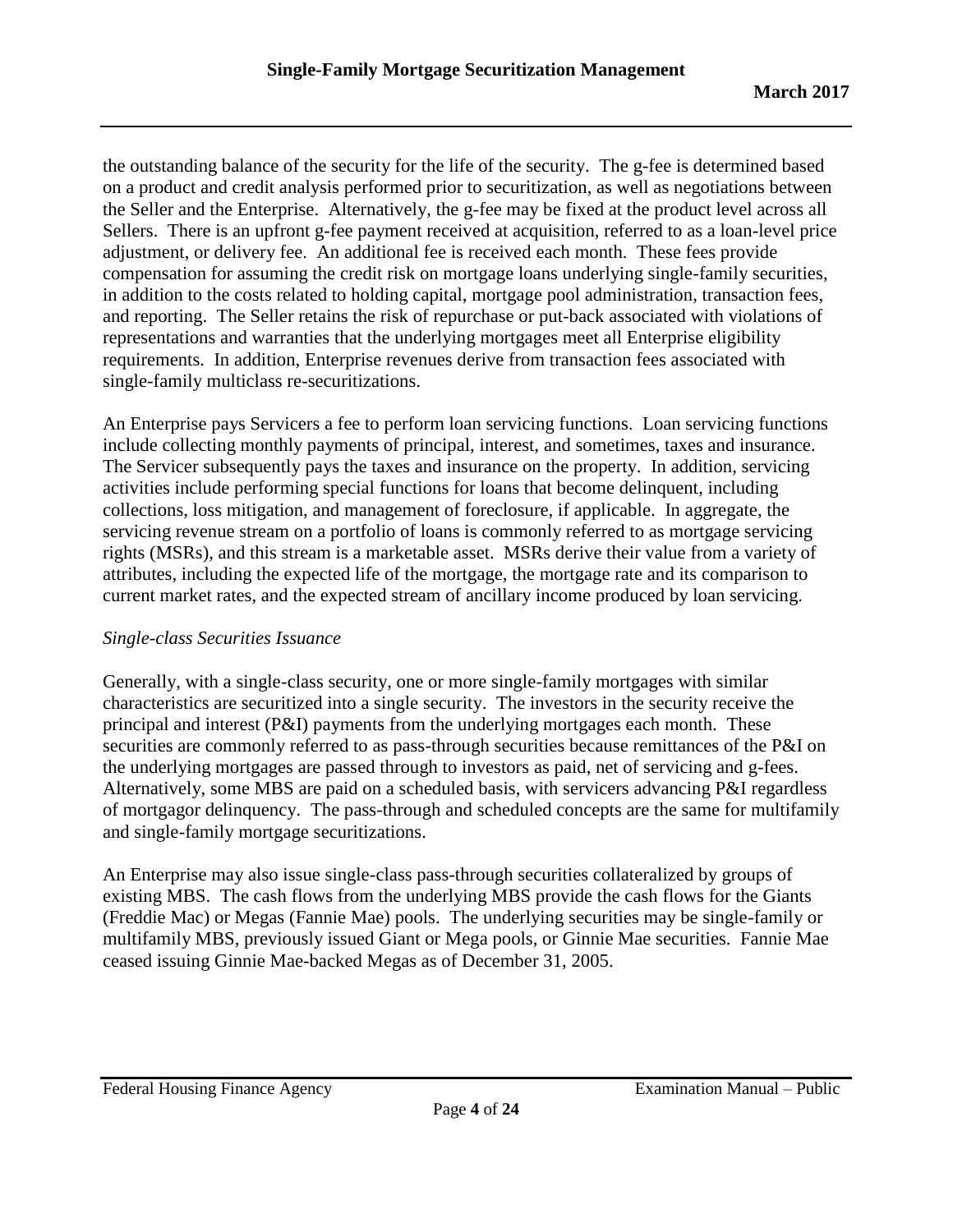## *Multiclass Securities Issuance*

Multiclass securities are securities where the cash flows from single-family or multifamily mortgages are divided or structured into various classes of securities. Each class represents an undivided beneficial ownership interest in the assets of the related security trust and entitles the holder of a security in that class to a specific portion of cash flows.

## *Structured Securities*

Multiclass securities can be structured into classes based on risk. These structures provide unique cash flow and risk preferences customized to the needs of investors. For example, principal-only (PO) or interest-only (IO) classes, where an investor only receives principal or interest payments, respectively, may be beneficial to meeting investor needs.

Certain investors may require highly-rated or low credit risk securities with largely predictable cash flows and prefer senior securities guaranteed by an Enterprise. Given a guarantee of credit loss protection, the senior class typically offers the lowest yield in the structured security. Another investing segment may seek higher-yielding securities and accept the corresponding higher risk and cash flow volatility.

Securities may also be structured with sequential payment and planned or targeted amortization classes. In sequential payment class structures, one or more classes receive all or a disproportionate percentage of the principal payments on the underlying mortgage assets for a period of time until that class or classes are retired. For planned or targeted amortization classes, the structures involve the creation of classes bearing more predictable amortization schedules across different prepayment scenarios, reducing prepayment risk, extension risk, or both. Further, structures may include leveraged tranches. For example, a tranche's yield may be a multiple of LIBOR, thus magnifying interest rate movements as compared to the market's movement. If rates move by 100 basis points and the tranche is levered 2x, for example, then the yield of the bond would move 200 basis points.

### *Real Estate Mortgage Investment Conduits (REMICs)*

REMICs are multiclass MBS where the cash flows from the underlying assets are specifically allocated to individual tranches, or classes of securities, of varying maturities, coupons, or payment priorities. Depending on how the REMIC is structured, the maturity of the underlying mortgage loans and/or MBS may match or extend beyond the maturity term of the REMIC classes.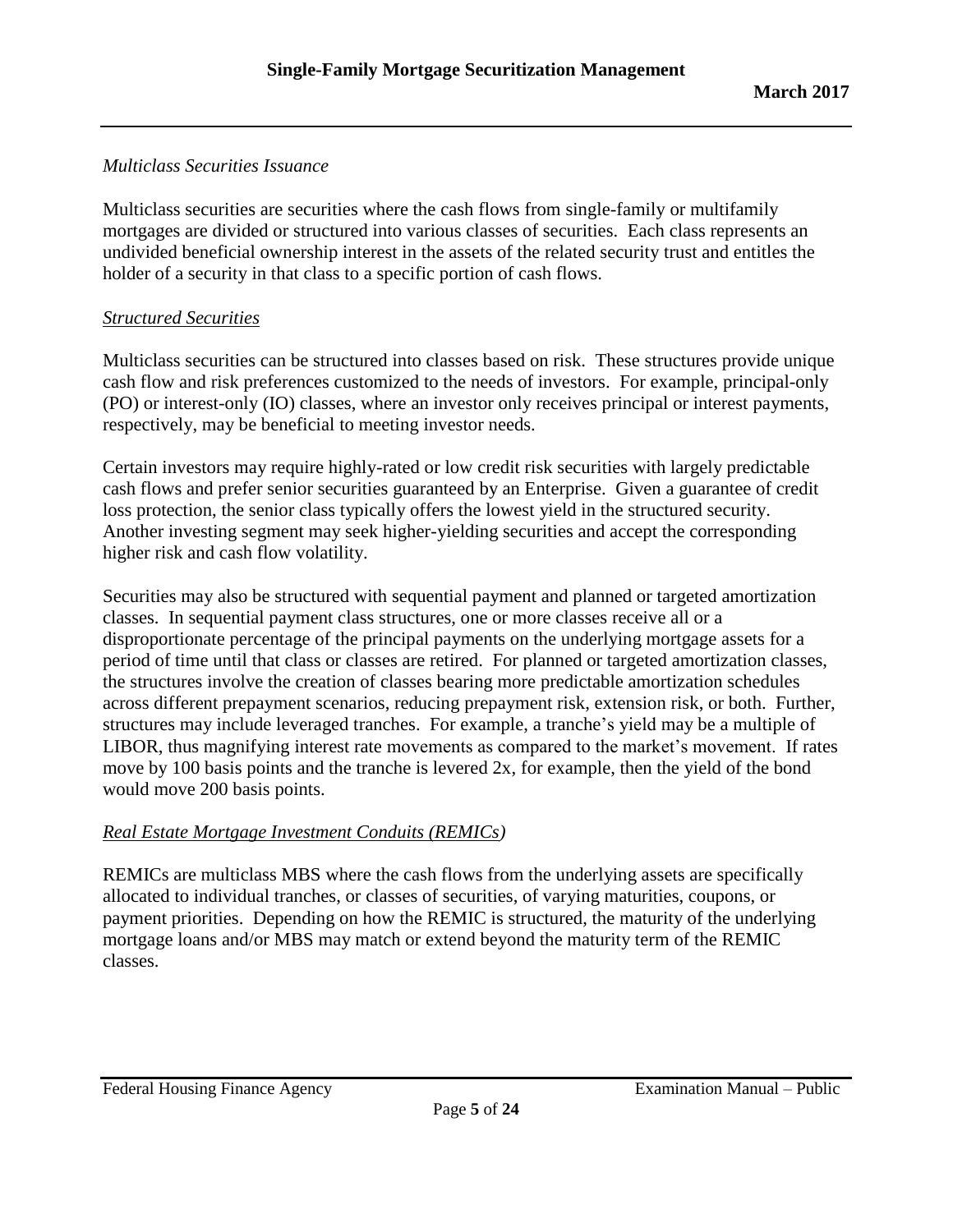# **Enterprise Mortgage Acquisition Options**

An Enterprise may purchase a mortgage loan or group of mortgages from a Seller in exchange for cash payment or MBS (seller-initiated securitizations). Mortgages purchased for cash are retained in an Enterprise's mortgage portfolio until it decides to pool and securitize the loans (Enterprise mortgage portfolio securitizations), although some mortgages remain on the books for the life of the loan. An Enterprise does not charge an explicit g-fee for a cash purchase as it does with a securitization at acquisition, but it factors the risk of default into the purchase price.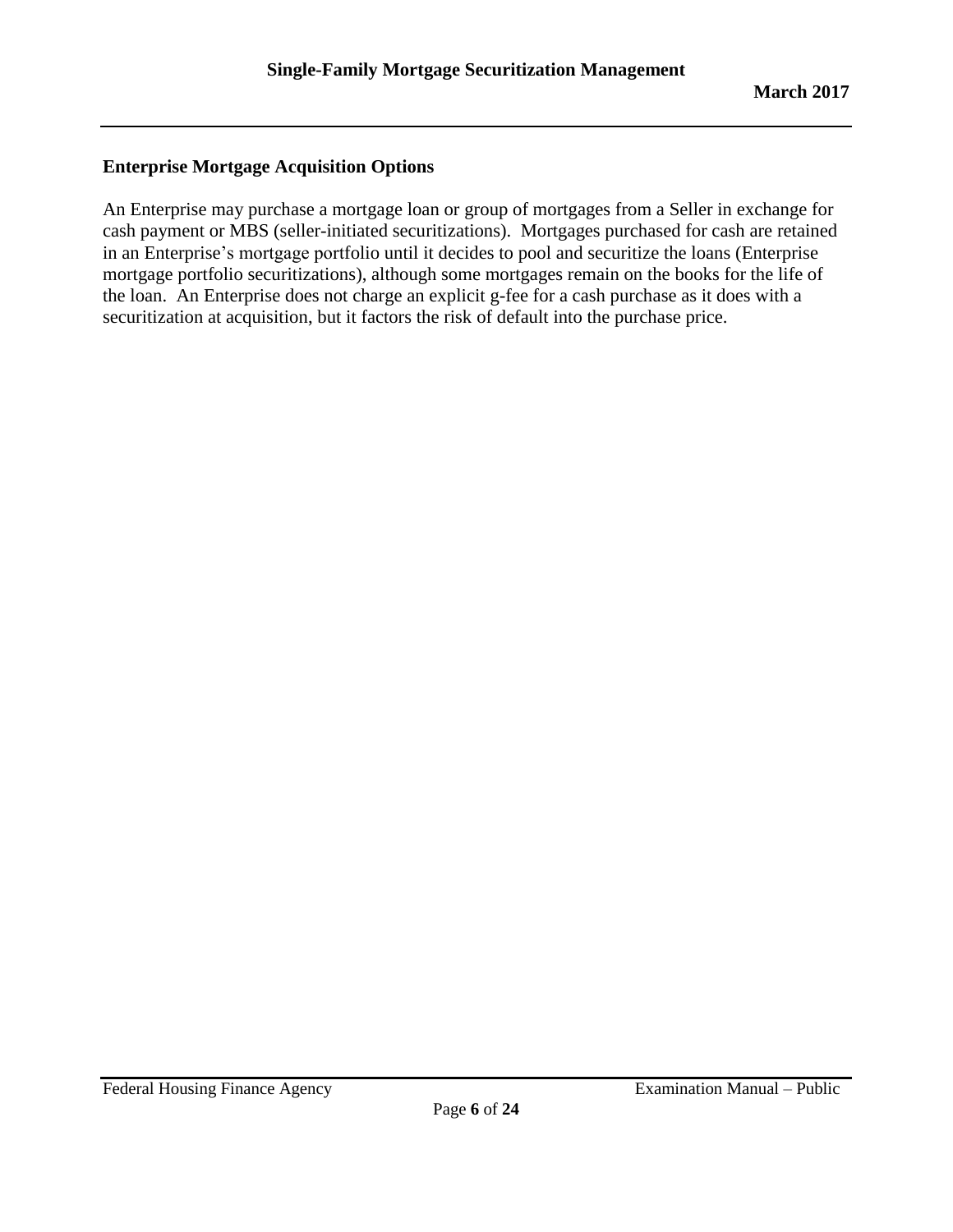The diagram below illustrates the Enterprises' processes for securitization options:



# **Enterprise Single-Family Securitization Processes**

**Enterprise Mortgage Portfolio Securitization** 



Note: Non-banks also sell loans to the Enterprises (Step 1)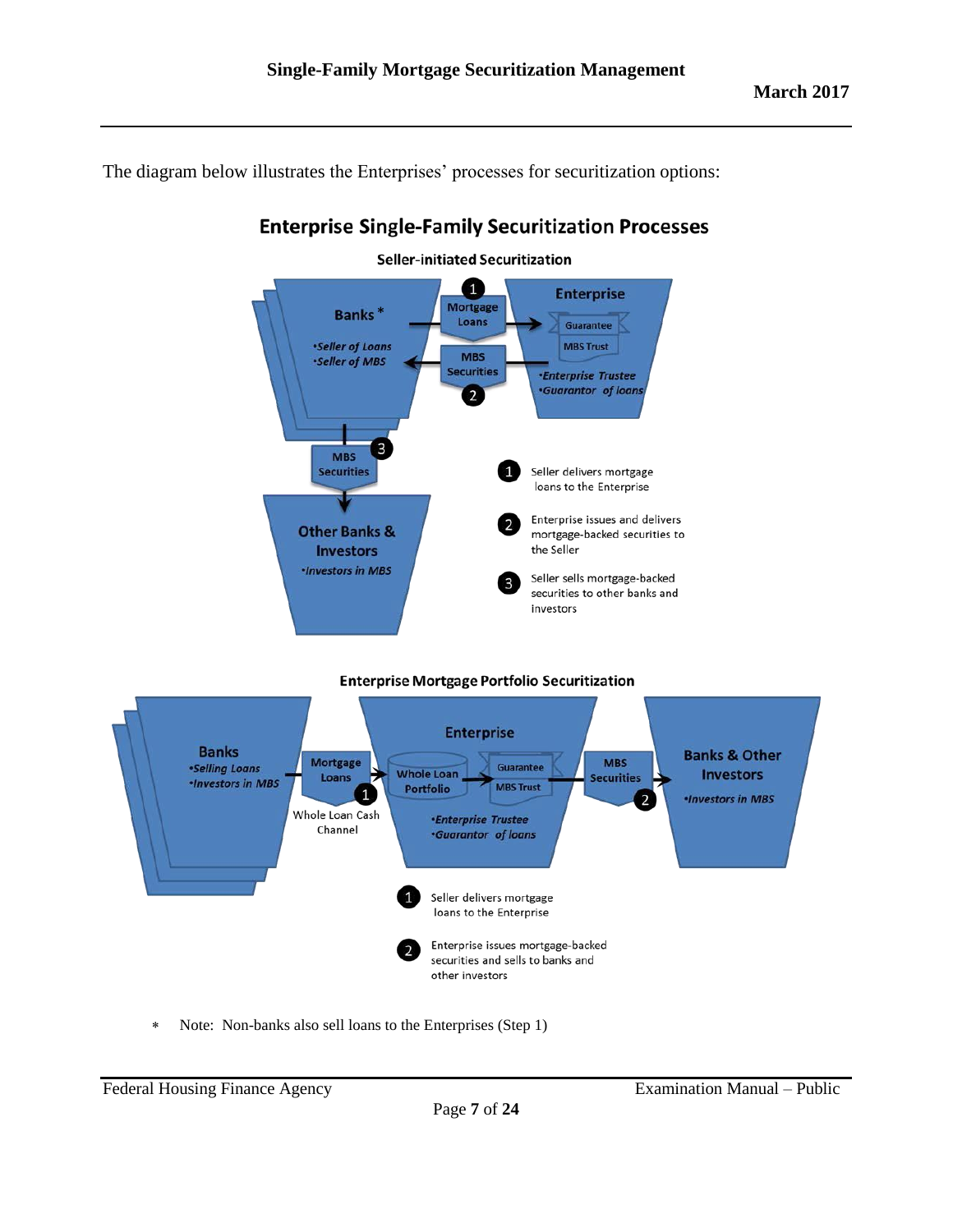# Seller-Initiated Mortgage Securitizations

## *Document Requirements and Expectations*

A Seller's relationship with an Enterprise is governed by the terms of a master agreement with the Enterprise and transaction-specific terms agreed to via an electronic system or a written contract for each mortgage pool purchased. The master agreement typically defines terms such as minimum and maximum volumes of mortgages to be delivered (and whether the volumes are mandatory or on a best efforts basis), eligible products, and pricing. The pool-related agreement sets forth the terms and conditions for the delivery of a specific pool of mortgages and may establish the required characteristics of the pool. These often include the mortgage product type, contract amount, servicing option, g-fee, buy-up/buy-down options, and remittance type. The remittance type specifies whether the Servicer forwards only the actual cash flows received from the borrower or forwards funds when due, regardless of borrower performance.

The pool-related agreement may also outline a Seller's representations and warranties, for example, that the loans in the pool meet an Enterprise's standards for underwriting and loan eligibility, including amortization, age, and interest rate. The terms may also specify whether the mortgages delivered in the pool have other credit enhancements (*e.g.*, private mortgage insurance or government agency insurance).

Another important pool-related document for a Seller lists all the mortgages included in the pool (often referred to as a pool schedule). The pool schedule may also indicate the Servicer of the pool. The Servicer is often the same entity as the Seller, but may be different depending on the Seller's business structure and operation. See the module *Managing Seller/Servicer Relationships* for additional information.

Sellers are parties to a document custodial agreement, a tri-party agreement among the Seller, an Enterprise, and a document custodian. The document custodian is responsible for certifying the pool prior to issuance of the security and maintains custody of the original mortgage documents. Although selected by the Seller, the document custodian must meet certain criteria prescribed by the Enterprise, such as a secure and fireproof physical location, access controls, and systems to track the possession of documents.

Sellers are expected to follow the Enterprises' respective selling and servicing guides and any special instructions noted in trade confirmations or other settlement notices. In addition, Sellers that initiate a trade agree to adhere to the Securities Industry and Financial Markets Association's (SIFMA's) *Uniform Practices for the Clearance and Settlement of Mortgage-Backed Securities and Other Related Securities,* also known as the good-delivery guidelines. Organizations such as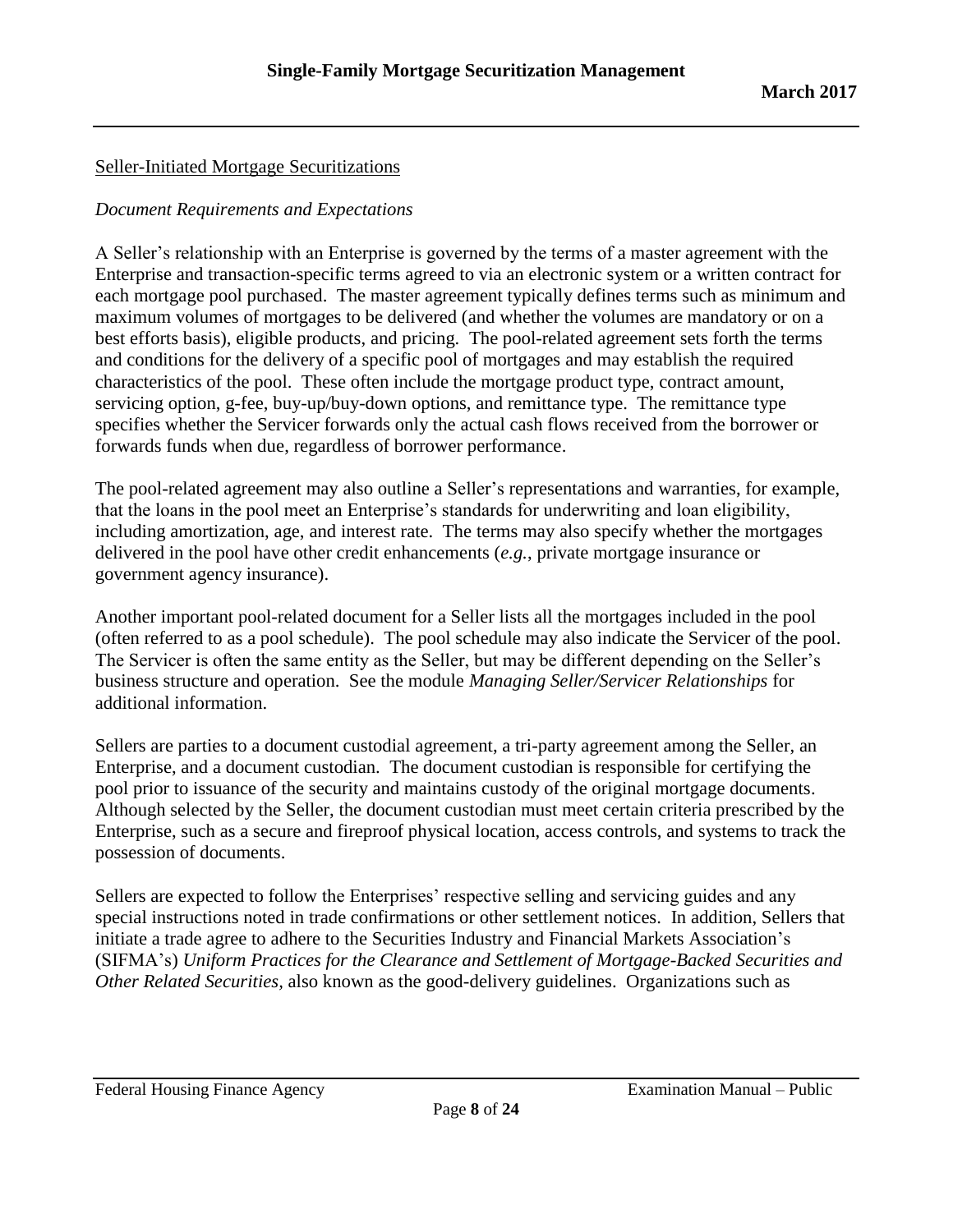$SIFMA<sup>3</sup>$  also publish general information regarding the fundamentals of Enterprise securities. The module *Managing Seller/Servicer Relationships* has additional descriptions of delivery responsibilities.

# *Pricing Seller-Initiated Securitizations*

The Seller is responsible for determining which mortgages it delivers to an Enterprise. For the Seller, this process is referred to as a best execution analysis. Sellers have models to evaluate the impact of various pooling scenarios that consider MBS prices, buy-up and buy-down multiples posted by the Enterprises, the Seller's g-fee, servicing costs, and the characteristics of the Seller's mortgage pipeline.

The coupon or pass-through rate on each Enterprise MBS is quoted as a percentage in 50 basis point increments. Loan-level g-fee buy-ups and buy-downs allow lenders to pool a wider range of note rates under one coupon. Sellers can buy up g-fees, meaning they agree to remit a g-fee higher than the contractual fee applicable for a particular servicing option and remittance cycle, in return for a one-time, upfront payment from an Enterprise. Alternatively, Sellers may buy down or agree to remit a lower g-fee than the applicable contract fee in exchange for a one-time, upfront payment to an Enterprise. The module *Managing Seller/Servicer Relationships* has additional information regarding servicing options and remittance cycles.

An Enterprise uses market information, in addition to its own balance sheet needs and restrictions, to determine the pricing for buy-up and buy-down multiples. With a buy-up transaction, the Enterprise is purchasing an asset, the cash flow stream from the excess yield. This asset is sensitive to prepayment risk in the event the mortgages pay off before the Enterprise has received the cash flow from the higher g-fee to recoup the cost of the upfront payment to the Seller. It is common for an Enterprise to cap the number of basis points it will buy-up to manage its exposure to the risk that a mortgage prepays before generating g-fee income that equals or exceeds the initial upfront payment.

### *Loan-Level Price Adjustments*

In addition to the g-fee, an Enterprise may receive acquisition-related fees, whether securitization or cash loan purchase, from loan-level price adjustments. Loan-level price adjustments are risk-based pricing adjustments for various mortgage attributes. These fees allow an Enterprise to be more specific in pricing certain credit risk characteristics. They also allow an Enterprise to be compensated upfront for the credit risk, as opposed to receiving compensation over time. Loan-

Federal Housing Finance Agency **Examination Manual – Public** 

 $\overline{\phantom{a}}$ <sup>3</sup> See SIFMA's [http://investinginbonds.com](http://investinginbonds.com/) (follow "Learn More" under "Types of Bonds," then follow "Mortgage-Backed Securities (MBS) and CMOs").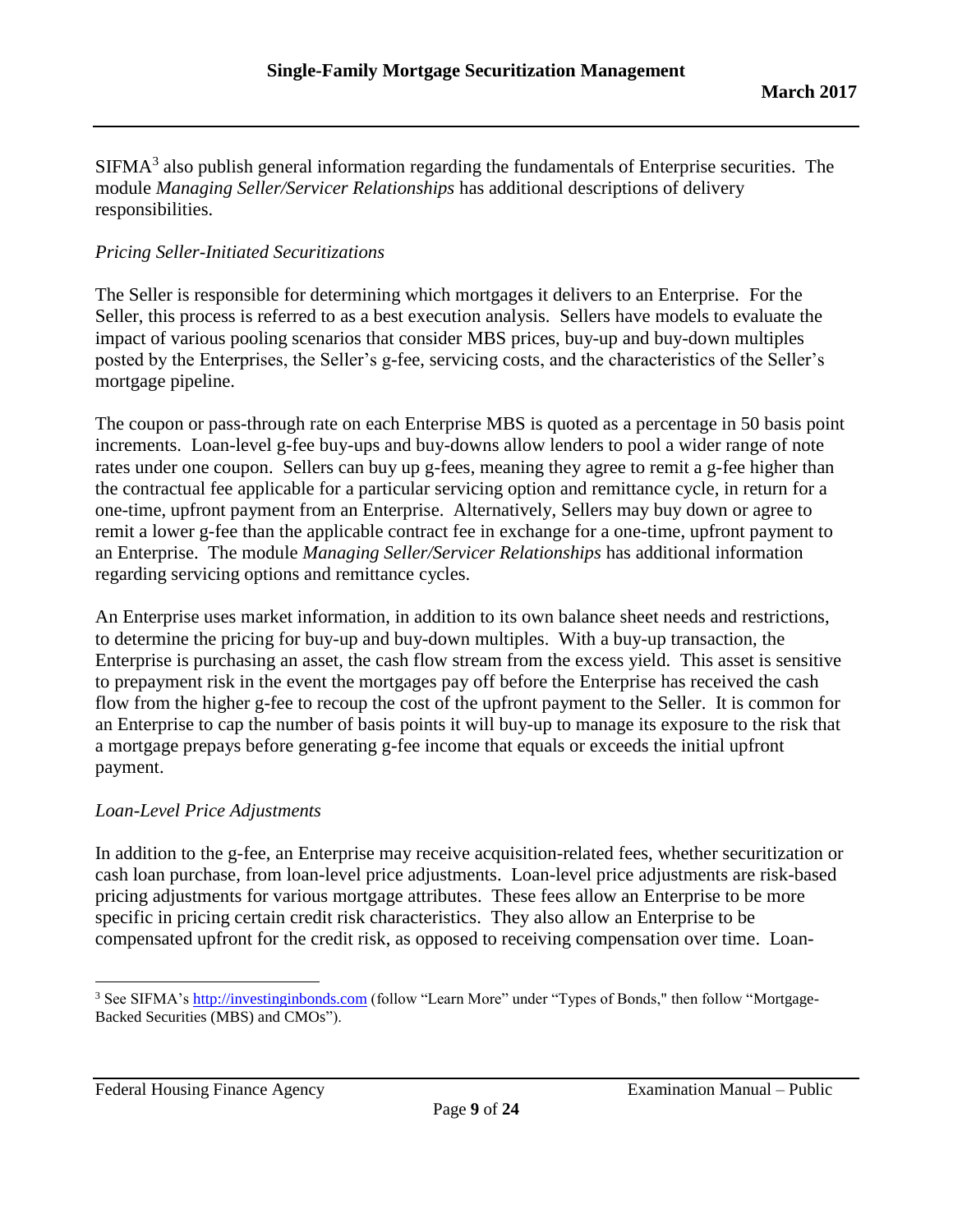level price adjustments are paid by the Seller at the time of securitization based on the features of the individual loans in the pool. Cash out refinances, investor properties, and lower-credit score mortgages are examples of loan characteristics that might be considered in determining loan-level price adjustments.

# *Document Custody*

When a Seller delivers loans into a pool that will back a security, it must send loan closing documents for each mortgage to the document custodian for certification and retention. The document custodian reviews the documentation to verify that all of the required documents were received, properly executed, and reconcile to the data submitted on the pool schedule. Provided there are no document or data errors, the document custodian transmits a certification to the Enterprise that it examined and has in its possession the required documents for the mortgages in the pool. If a data error, a missing document, or an improperly executed document is identified by the document custodian, the Seller submits corrections. When the Seller delivers loan data to an Enterprise, it represents and warrants that the data are correct and that the loans will be delivered and serviced according to the agreed terms.

# *Disposition of the Security at Acquisition*

At the time of securitization, a Seller may decide to hold the issued securities in its investment portfolio (swap-and-hold transaction), or sell the securities to the Enterprise or another investor as part of the transaction (swap-and-sell transaction). At settlement, with a swap-and-hold transaction, the Enterprise issues a security and delivers it electronically to an account at an institution that the Seller specifies. For swap-and-sell transactions, when the Seller plans to sell the security to a third party, the Seller provides the third party with the required disclosure documentation and indemnifies the Enterprise against losses associated with any breach of securities disclosures or settlement requirements by the Seller.

When a Seller sells its security, it does so through either a "to be announced" (TBA) trade or a specified trade. With a TBA trade, the lender delivers any security meeting the TBA eligibility requirements defined by SIFMA. The vast majority of Enterprise MBS trades occur in the TBA market. In a TBA trade, the buyer and seller of MBS agree on a sales price and a settlement date with only a few basic characteristics of the security agreed upon: issuer, maturity, coupon rate, and the face value of the security to be delivered. The TBA market enables thousands of different single-class securities, backed by millions of individual mortgages, to be commoditized for trading purposes into only a few types of contracts.

In a stipulated trade, the Seller defines the product type, amount of the transaction, coupon rate, settlement date, and unique characteristics (*e.g.,* seasoning or maximum loan balance) of the pool that will back the security. A specified trade is one in which a specific pool or security is referenced

Federal Housing Finance Agency **Examination Manual – Public**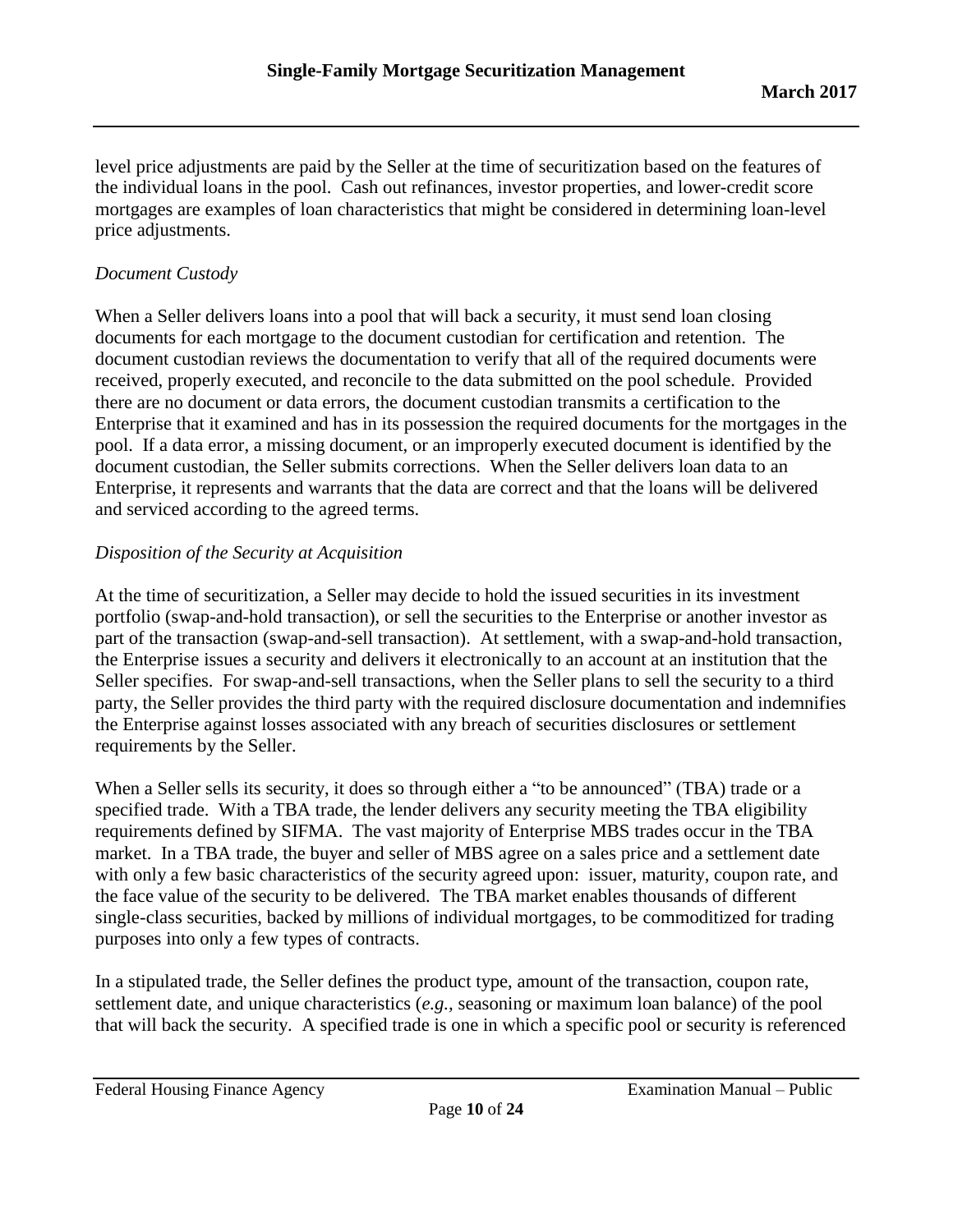and only that security may be delivered in satisfaction of the transaction.

### Enterprise Mortgage Portfolio Securitizations

In addition to securitizing mortgages when acquired from a Seller, an Enterprise may also choose to securitize previously-purchased mortgages held in its portfolio. Each Enterprise maintains a capital markets group responsible for coordinating with investment banks and securities dealers to identify and meet the particular needs of investors. An Enterprise's sales desk and other business units collectively determine the demand for certain types of MBS and whether the loans in portfolio could be securitized to match that demand. For securities created from loans in portfolio, an Enterprise has discretion over which loans to include in the pool, thereby maximizing pricing execution.

Enterprise-initiated securitizations require fewer documents than Seller-initiated securitizations. A master custodial agreement between an Enterprise and a document custodian is executed for certification of pools and custody of the mortgage documents. Enterprise-initiated securitizations also include a pool schedule, which indicates the Servicer of the pool.

# **Master Trust Agreement and Documentation**

An Enterprise holds securitized mortgages in trust, executing a master trust agreement (trust agreement), which historically has sometimes been referred to as a trust indenture. The mortgage loans from each pool are held in a unique trust, identified by a pool-specific  $CUSIP<sup>4</sup>$  number.

An Enterprise acts as trustee for its MBS trusts. The trust structure segregates the mortgage loans underlying the MBS from other assets of the Enterprise. Each trust operates in accordance with the trust agreement or any trust indenture. Each trust is also governed by an issue supplement, which provides defined terms for the MBS and describes the related mortgage loans. The trust agreement or the trust indenture, together with the issue supplement and any amendments, as well as any documents that are incorporated by reference, are considered the trust documents that govern an individual security trust.

Under the terms of the trust agreements and the selling and servicing guides, an Enterprise has the option, or in some instances the obligation, to purchase certain mortgage loans from the trust, most commonly delinquent loans. An Enterprise considers market conditions and potential economic benefit when deciding whether to exercise its option. Loans are purchased from the trust at a price equal to the unpaid principal balance of the loan plus accrued interest. Such purchases eliminate further P&I distributions to security holders on those loans.

Federal Housing Finance Agency **Examination Manual – Public** 

 $\overline{\phantom{a}}$ 

<sup>4</sup> Securities are identified by a nine-digit CUSIP (Committee on Uniform Security Identification Procedures).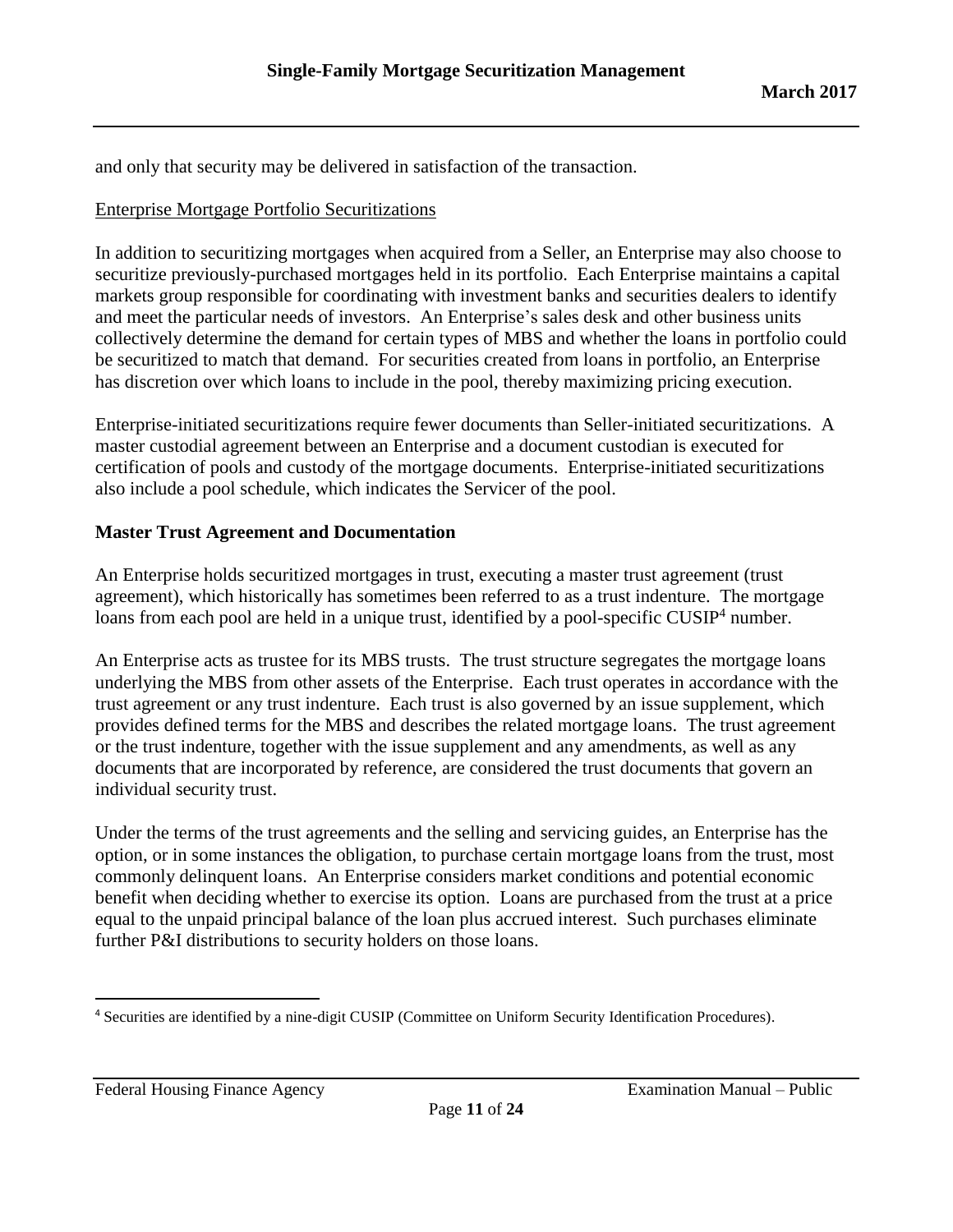# **Servicer Responsibilities and Reporting**

A number of critical operational processes occur following the issuance of securities. These processes are necessary to manage an Enterprise's operational risk.

Monthly post-issuance processes include cash management, reporting, and remittance requirements. As previously discussed, Servicers are responsible for collecting P&I payments from the borrower. These payments are tracked, accounted for, and aggregated to a pool balance that corresponds to the MBS. Depending on the securitization structure, the Enterprise or the Master Servicer is responsible for the aggregation and reporting of security balance information. An Enterprise or Master Servicer is also responsible for the aggregation and subsequent distribution of mortgage P&I each month. The role of an Enterprise or Master Servicer is defined in the trust documents and described for investors in the prospectus. An Enterprise will typically monitor the processes that have been delegated to the Master Servicer, managing certain aspects of reporting and remitting.

With a pass-through MBS, at the end of each month, the Servicer will report the security balance to the Enterprise. The balances are aggregated and automated edit checks are performed to validate the reporting. It is not uncommon for the pool and security balance to be temporarily out of balance due to timing differences. This can occur because securities holders are paid on a scheduled basis and the underlying mortgage payments may be received before or after the scheduled payment date. For example, when a loan is delinquent, the Servicer may use its own funds to pay the delinquent P&I to the Enterprise and amortize the security to reflect the remittance. This action causes the pool and security balance to become temporarily out of balance. Adjustments to the end-of-month pool balance that occur after the cutoff date, such as returned checks to the borrower, may also create imbalances. It is crucial for the Servicer to perform a monthly pool-to-security balance reconciliation to understand and monitor these imbalances.

Early in the month, an Enterprise will report all security balances and other payment factors to various financial publishing companies (*e.g.*, Bloomberg). This information is publicly distributed to inform investors of the respective cash flows to be distributed later in the month.

It is important for an Enterprise or Master Servicer to monitor each Servicer's loan-level and security-level reporting each month. Enterprise or Master Servicer automated controls and processes should ensure this information aligns. An Enterprise process should exist to track and resolve discrepancies.

An Enterprise should also perform periodic audits to confirm that the information reported by a Servicer reconciles with the balances and activity in the custodial accounts. Custodial accounts are established and maintained by the Servicer to temporarily hold P&I, taxes, and insurance funds for securitized loans until they are either disbursed to an Enterprise or paid to a third party, as appropriate. Custodial accounts should be properly established and maintained with an eligible

Federal Housing Finance Agency **Examination Manual** – Public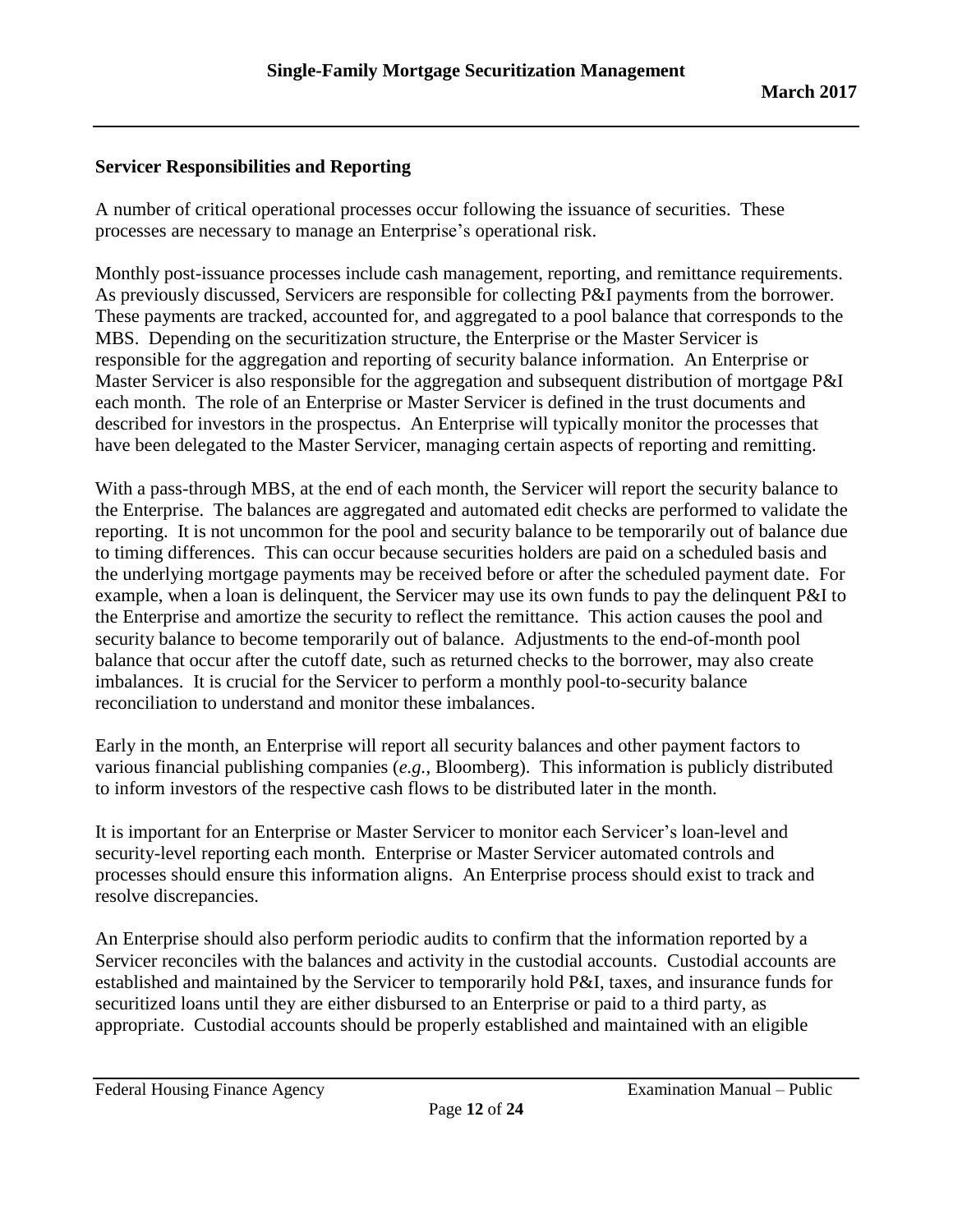depository institution in accordance with an Enterprise's servicing guide and trust agreements. Unless prohibited by law, custodial funds are available on demand or invested in eligible assets that mature prior to the remittance date.

Following receipt of P&I each month from the Servicer, an Enterprise will hold the funds with an eligible depository institution in a custodial account on behalf of a trust until the funds are disbursed to security holders. The custodial account requirements are defined in the trust agreement. An Enterprise must appropriately classify these funds and invest solely in eligible assets as defined in the trust agreement. Internal oversight should track, account for, and disburse funds that are held in trust by an Enterprise. Some processes can be automated given the scheduled nature of certain securitization cash flows to provide for greater efficiency and to reduce the chance for manual error.

Each month, the Servicer will also deposit the g-fee due to an Enterprise in an account that may be accessed by the Enterprise. The Servicer should have adequate accounting processes to account for these funds and ensure they are available for the Enterprise on the agreed upon date.

# <span id="page-12-0"></span>**II. Regulatory Environment**

The primary rules, regulations, and references of FHFA pertaining to single-family mortgage securitization activities are listed below. Other resources that may be helpful to examiners are also listed.

### **FHFA Rules and Regulations relevant to single-family mortgage securitization activities:**

- FHFA Prudential Management and Operations Standards, Standard 6: Management of Asset and Investment Portfolio Growth; Appendix to 12 CFR Part 1236
- FHFA Prudential Management and Operations Standards, Standard 7: Investments and Acquisitions of Assets; Appendix to 12 CFR Part 1236
- FHFA Prudential Management and Operations Standards, Standard 8: Overall Risk Management Processes; Appendix to 12 CFR Part 1236

# **FHFA Examination and Guidance Resources relevant to single-family mortgage securitization activities:**

FHFA Advisory Bulletins:

- AB-2014-07: Oversight of Single-Family Seller/Servicer Relationships (12/01/14)
- AB-2014-02: Operational Risk Management (2/18/14)
- AB-2013-01: Contingency Planning for High-Risk or High-Volume Counterparties (4/1/2013)
- AB-2012-03: FHFA Examination Rating System (12/19/2012)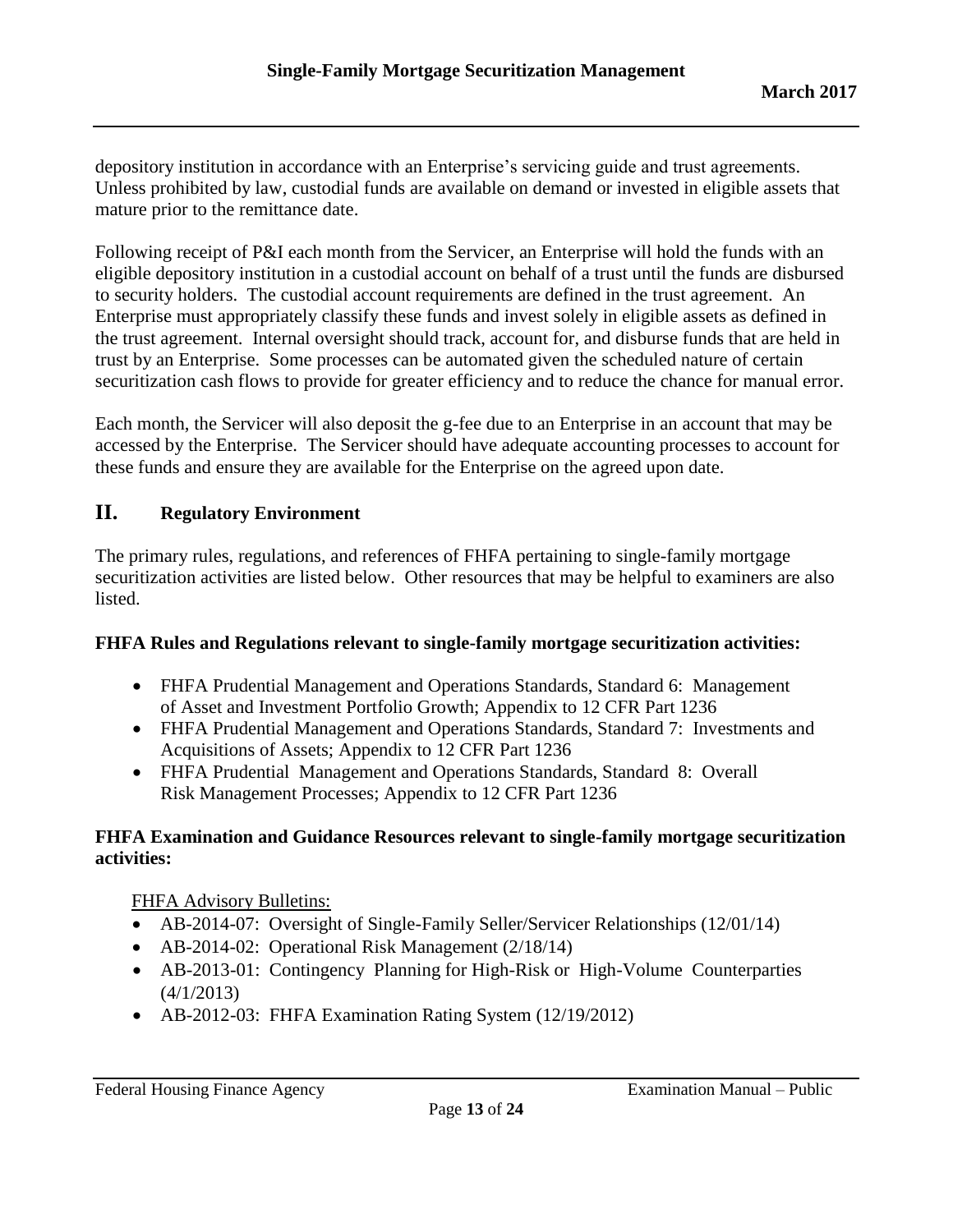• AB-2012-01: [Categories for Examination Findings \(4/02/2012\)](http://intranet.fhfa.gov/webfiles/4757/AB%202012%2001%20Categories%20for%20Examination%20Findings.pdf)

### **Other Resources relevant to single-family mortgage securitization activities of Fannie Mae and Freddie Mac:**

- Fannie Mae Single-Family Selling Guide. Available at[:](https://www.fanniemae.com/content/guide/selling/c3/1/01.html) [https://www.fanniemae.com/content/guide/selling/index.html](https://www.fanniemae.com/content/guide/selling/c3/1/01.html)
- Fannie Mae Single Family Servicing Guide. Available at: <https://www.fanniemae.com/content/guide/servicing/index.html>
- Fannie Mae Representations and Warranties Framework Summary. Available at: [https://www.fanniemae.com/content/fact\\_sheet/representation-warranty](https://www.fanniemae.com/content/fact_sheet/representation-warranty-framework-summary.pdf)[framework-summary.pdf](https://www.fanniemae.com/content/fact_sheet/representation-warranty-framework-summary.pdf)
- Freddie Mac Single-family Seller/Servicer Guide. Available at: <http://www.freddiemac.com/singlefamily/guide/>
- Freddie Mac Mortgage Participation Certificates. Available at: [http://www.freddiemac.com/mbs/docs/pcoc\\_042315.pdf](http://www.freddiemac.com/mbs/docs/pcoc_042315.pdf)
- Freddie Mac Mortgage Securities Products. Available at: <http://www.freddiemac.com/mbs/html/product/>
- Securities Industry and Financial Markets Association. Available at: <http://www.sifma.org/>

# <span id="page-13-0"></span>**III. Examination Workprogram**

The workprogram for the *Single-Family Mortgage Securitization Management* examination module is detailed below. Examiners are expected to develop procedures that satisfy the specific objectives of the examination. The procedures should support the examination work program and, when executed, provide sufficient evidence to support a conclusion regarding the objective. Examiners should not exclusively rely upon representations made by management or work performed by other internal or external parties to support conclusions regarding an examination objective.

Examination procedures should include testing designed to confirm that policies, processes, controls, or models operate as intended. This may be achieved through transaction testing or other testing methods. In limited circumstances, examiners may determine that testing cannot be reasonably conducted. Examples of such circumstances include cases where there is insufficient data, a program or product is too new to test, or when testing cannot be scaled to a manageable level. In these instances, examiners are expected to document in the examination procedures, with the examination manager's approval, the rationale for not conducting testing.

An examiner may leverage testing performed by internal and external parties, such as internal or external audit functions, if (i) the testing used to support the examiner's conclusions is clearly applicable in the scope of the examination activity, and (ii) the examiner has assessed the methodology and results of any testing that is used to support the examiner's conclusions.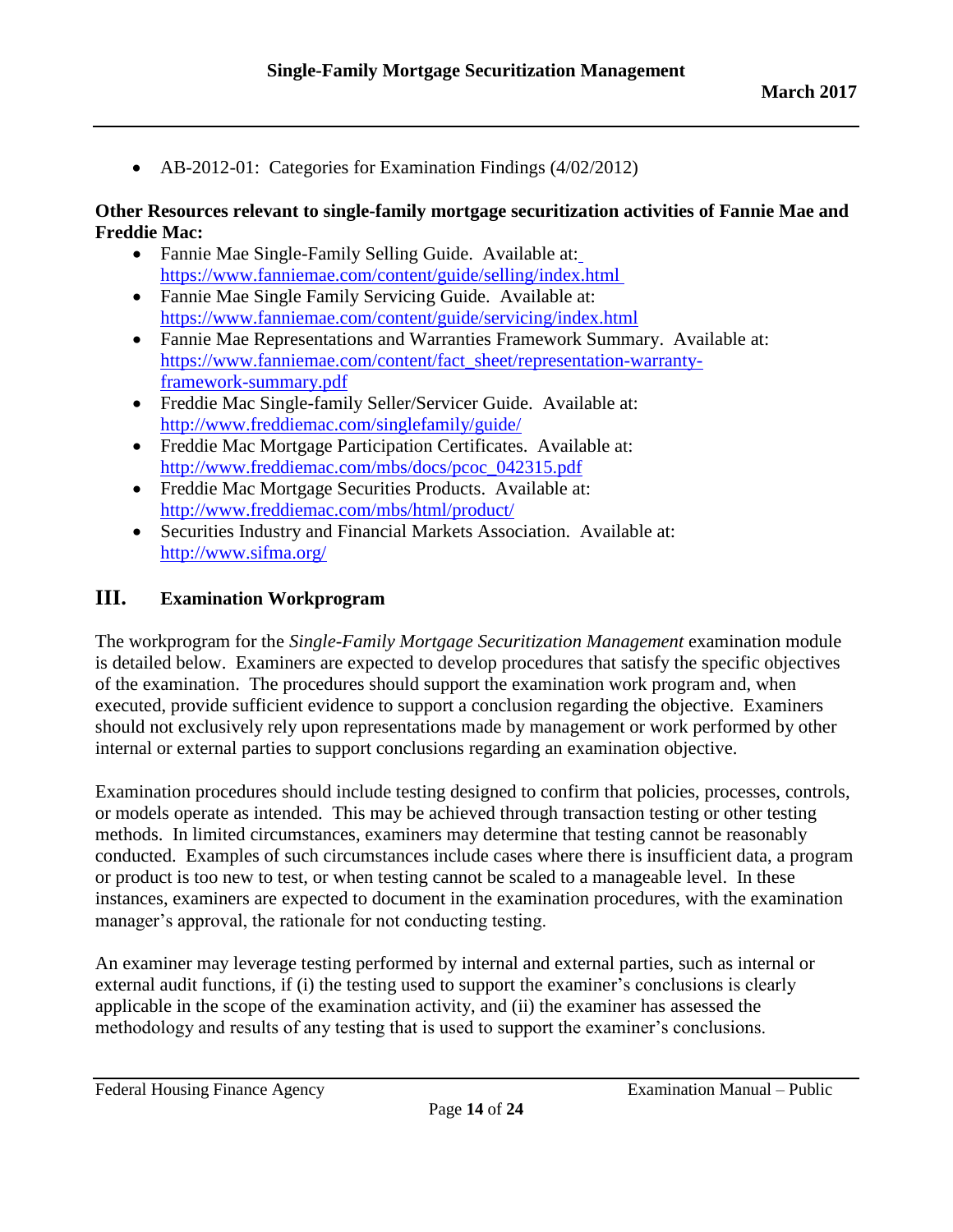**NOTE:** *Text in italics referenced in a workstep represents illustrative guidance that serves as suggestions for specific inquiry.*

#### **1. Scope of Examination Work Performed**

- 1) Review workpapers from the most recent examination when the scope included a review of the single-family mortgage securitization processes.
- 2) Assess the status or review the remediation progress based on management's commitments of any outstanding examination findings (*e.g.*, Matters Requiring Attention, Violations, or Recommendations) pertaining to the securitization of single-family loans.
- 3) Review internal audit or quality assurance reports for outstanding issues relating to the securitization of single-family loans.
- 4) Review any applicable portions of FHFA-issued Advisory Bulletins or other examination guidance (See II. Regulatory Environment).
- 5) Review meeting minutes of the board of directors and relevant board and management committees for any issues relating to the Enterprise's securitization of single-family loans, monitoring Seller/Servicer or counterparty performance, and maintaining adequate policies to control for securitization-related operational risks.
- 6) Review recent publicly-available information and material regarding single-family mortgage securitization, as well as publicly-produced articles of interest regarding the Enterprise's single-family mortgage securitization operations and activities. This information could include 10K and 10Q financial statements, the selling and servicing guide for each Enterprise, as well as whitepapers and articles produced by trade groups and the media.
- 7) Evaluate any significant changes in policy that have been implemented since the last examination or are being considered that may affect the Enterprise's risk profile related to the Enterprise's securitization of single-family loans, specifically, with respect to product type, monitoring high-risk or high-volume Seller/Servicer performance, and maintaining adequate policies to control for securitization-related operational risks.
- 8) Access the Division of Conservatorship Status Tracking and Reporting (DOC STAR) system to determine whether decisions by the Conservator (Conservatorship Directives) should impact the scope of the examination work.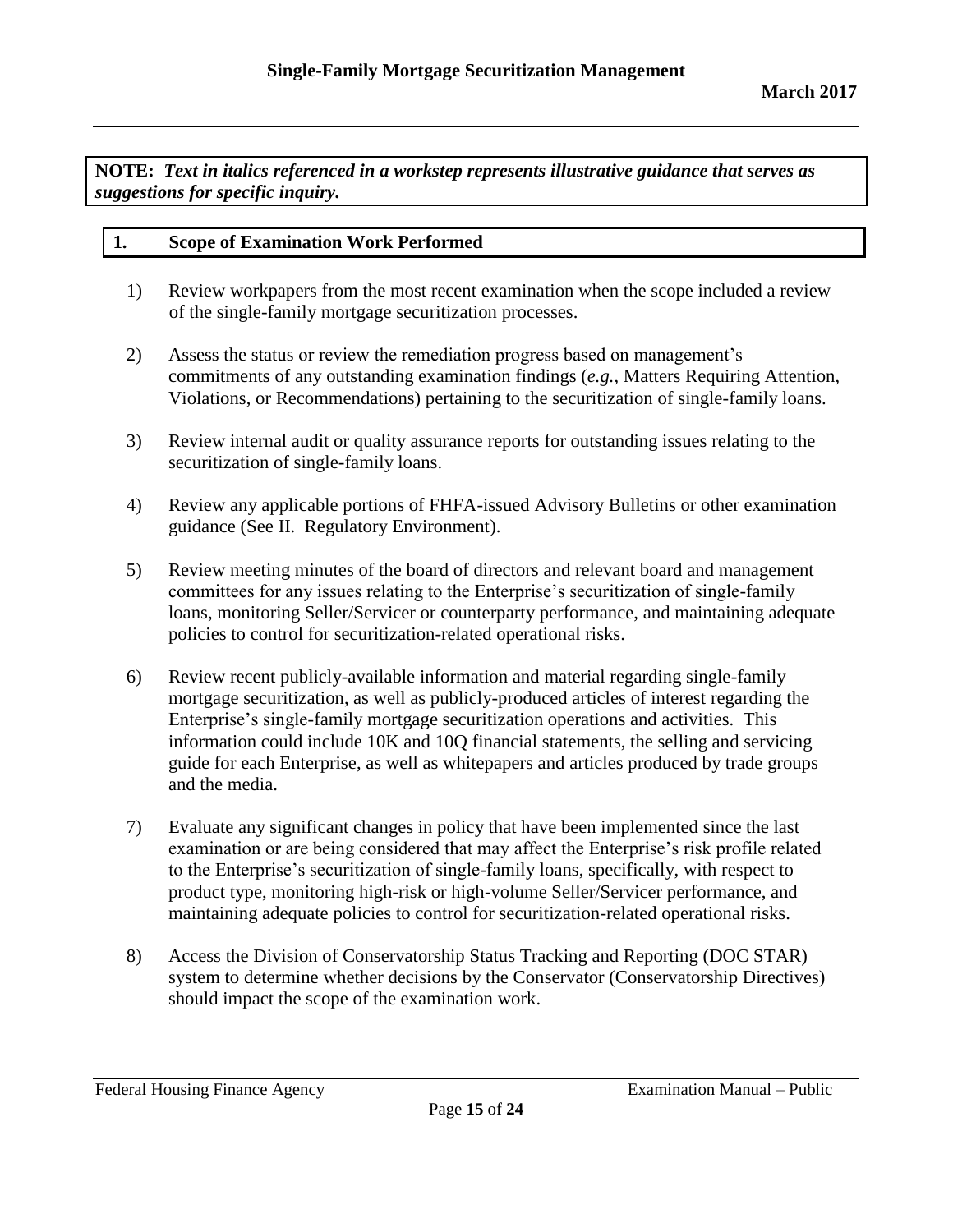- 9) Review internal management reports, internal risk ratings, and scorecards that address securitization. Perform or review business process mapping, development of organizational charts, and diagramming of key controls.
- 10) Collaborate with the model risk examiners if the examination scope includes an independent assessment of the model results produced by the Enterprise's pricing models or an assessment of model governance. See the Examination Manual module *Risk Modeling* for additional details.
- 11) Summarize the work performed in the examination of the *Single-family Mortgage Securitization Management* module workprogram. To the extent there were modifications to the originally planned scope based on concerns identified during the examination, document those changes and the reasons for such changes.

#### **2. Description of Risks**

Examiners should develop an understanding of existing risks at the Enterprise from securitization operations. This information may be obtained through a review of current and historic Enterprise risk assessments or other risk-related reports.

- 1) Determine whether relevant securitization operational risks are identified in the Enterprise's risk assessments or other risk-related reports. Consider whether these reports capture operational risks that may result from inadequate or failed internal processes, people, and systems or external events, such as:
	- a. Issuance of securitization offerings and products that are inconsistent with corporate policies and the selling and servicing guide requirements;
	- b. Ineligible mortgages underlying securitization offerings;
	- c. System breakdowns and shortfalls in servicing (*e.g.*, late or incorrect investor remittances);
	- d. Weak seller performance relative to the requirements and processes for pooling and creating securities.
- 2) Determine whether the Enterprise's risk assessments or other risk-related reports quantify the level of securitization risks and identify trends.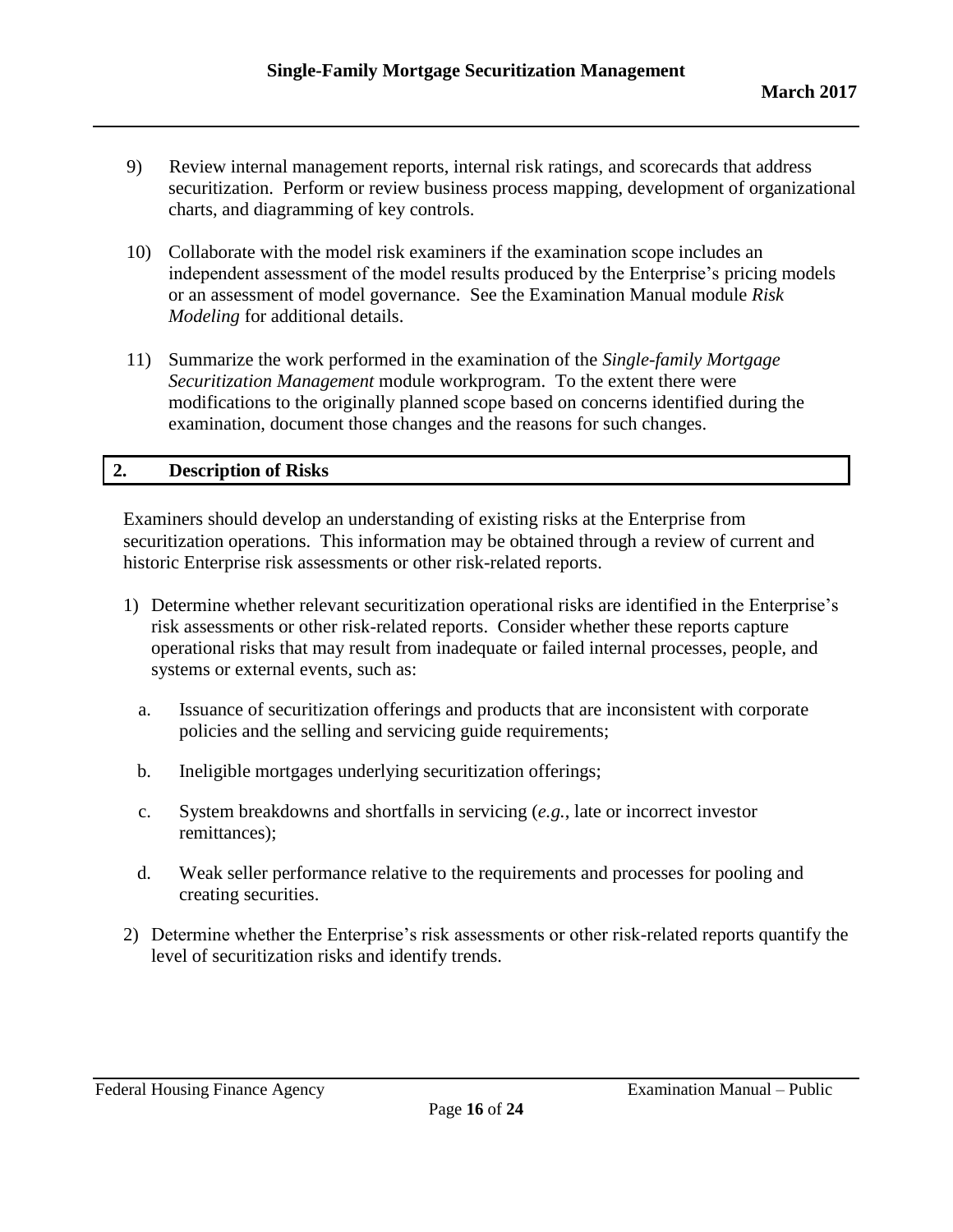3) Determine adherence to trust agreements or other trust documents, adequate custodian adherence to the master custodial agreement, and alignment of g-fees with pool purchase agreements.

#### **3. Risk Management**

### **1) Risk Identification Process**

- a. Based on work steps performed under **Description of Risks**, consider the adequacy of the Enterprise's risk identification process with respect to securitization activities. *(Has the Enterprise appropriately identified all areas of potential risk and established appropriate controls to mitigate the risks resulting from the securitization-related processes? Is risk exposure monitored on an ongoing basis? Does the Seller or Enterprise report on risk exposure to the appropriate business units within the Enterprise, the board of directors or designated board committee, and FHFA?)*
- b. Determine if the Enterprise has appropriately identified, monitored, and managed operational risk issues related to the single-family mortgage securitization processes. (*Do Enterprise personnel consider the extent to which securitization risks overlap, are interrelated, and span across multiple business lines within the organization? Are risk decisions evaluated both at an individual risk level as well as in terms of the aggregate impact? Do risk management personnel have access to the appropriate and relevant information pertinent to the securitization risks they are responsible for managing?)*

### **2) Organizational Structure**

- a. Identify the key personnel and their primary duties, responsibilities, and technical expertise to determine if resources are effectively deployed to execute the Enterprise's single-family mortgage securitization business strategies, including those related to various stages of the securitization transaction (*e.g.*, pool formation or purchase, delivery, issuance, and settlement). (*Do managers possess the experience, required skills, and acumen for their securitization-related responsibilities?)*
- b. Evaluate the staffing and skill level, segregation of duties, and cross-training of personnel to determine if resources are sufficient to execute the Enterprise's securitization business strategies (including the processes involved in forming the underlying mortgage pools, guaranteeing the timely payment of P&I, creating the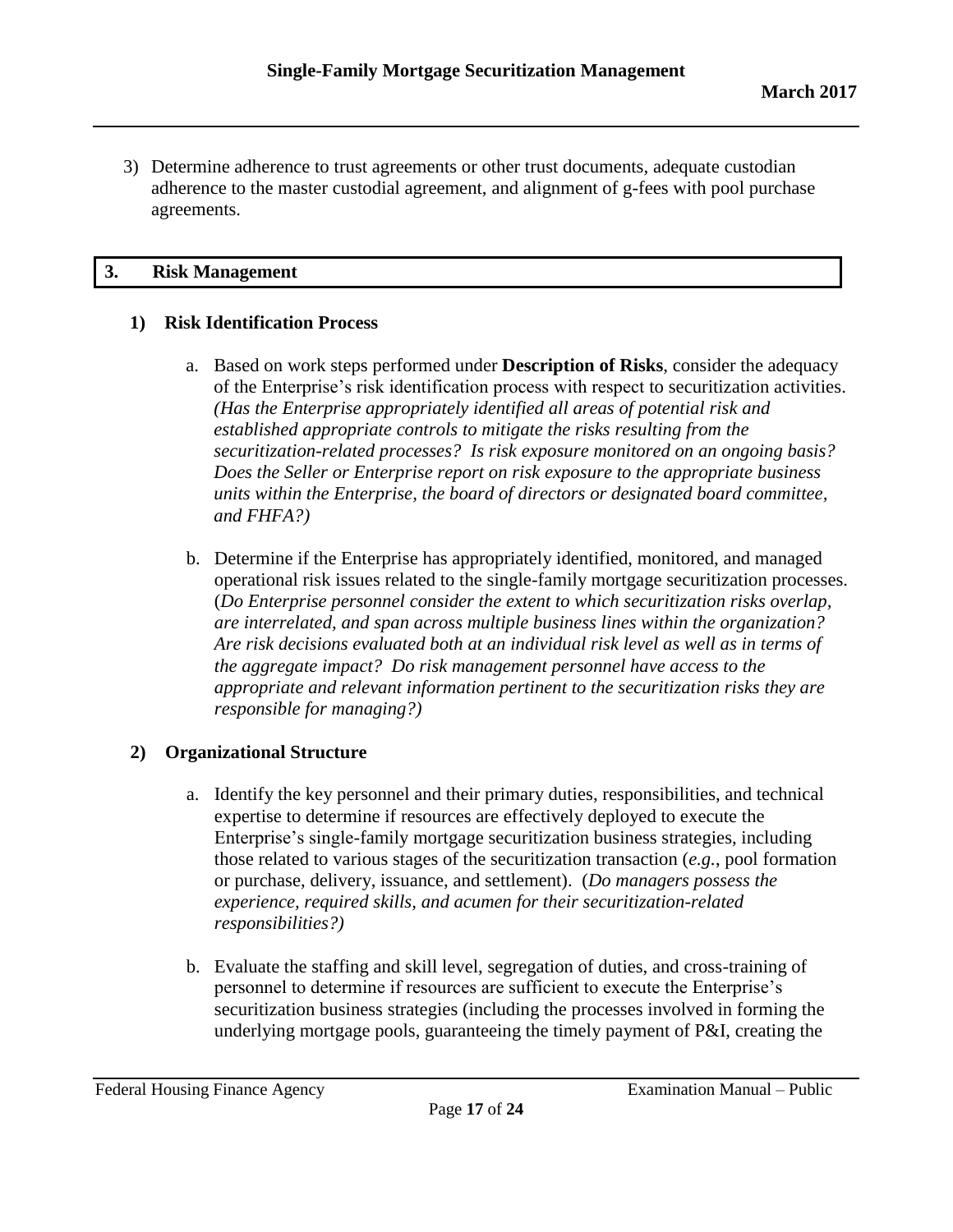MBS, and selling the securities formed). (*Do staff members have appropriate training and experience to carry out their responsibilities within the Enterprise? What steps has the Enterprise taken to address identified deficiencies in staff expertise?)*

- c. Determine the adequacy of coordination among functions, such as the sales desk, independent pricing validation, information technology, treasury and cash management, and accounting to determine if securitization (including the processes involved in forming the underlying mortgage pools, issuing the MBS, and selling the securities) procedures are coordinated in an efficient and effective manner. (*Do different departments within the Enterprise coordinate efforts to monitor limits on volume or credit risk exposure with respect to various MBS products (e.g., fixed versus adjustable-rate mortgage loans) and types (e.g., REMICs versus passthrough securities?)*
- d. Evaluate management committees and review their delegated authorities for reasonableness. *(Are they effective in identifying and reporting the level and trends of risk in the securitization processes (including pool formation or purchase, delivery, issuance, and settlement)? Are there specific instances of risk (or potential risk) that were not identified by the Enterprise's personnel or not considered by management? If so, has management taken appropriate action to prevent the recurrence of such events in the future?)*

# **3) Policy and Procedure Development**

- a. Evaluate the Enterprise's practices for maintaining securitization policies and processes (including pool formation or purchase, delivery, issuance, and settlement). (*Have there been instances where these policies or processes have not been consistently applied to all Sellers? Have Enterprise personnel identified such instances and taken appropriate corrective action? If the inconsistent application is related to approved variances, did the Enterprise perform a risk analysis prior to approving the variance or waiver and identify and document an appropriate reason for granting the variance?)*
- b. Determine whether or not the Enterprise has appropriate policies and procedures for its securitization pricing. *(Is pricing for g-fees, loan-level price adjustments, and buy-up and buy-down multiples supported by these policies and procedures?)*
- c. Assess whether or not the Enterprise has appropriately established policies and processes for the issuance of securities. (*Are loan schedules reviewed and validated? Are edits reviewed and cleared according to policy guidelines? Are*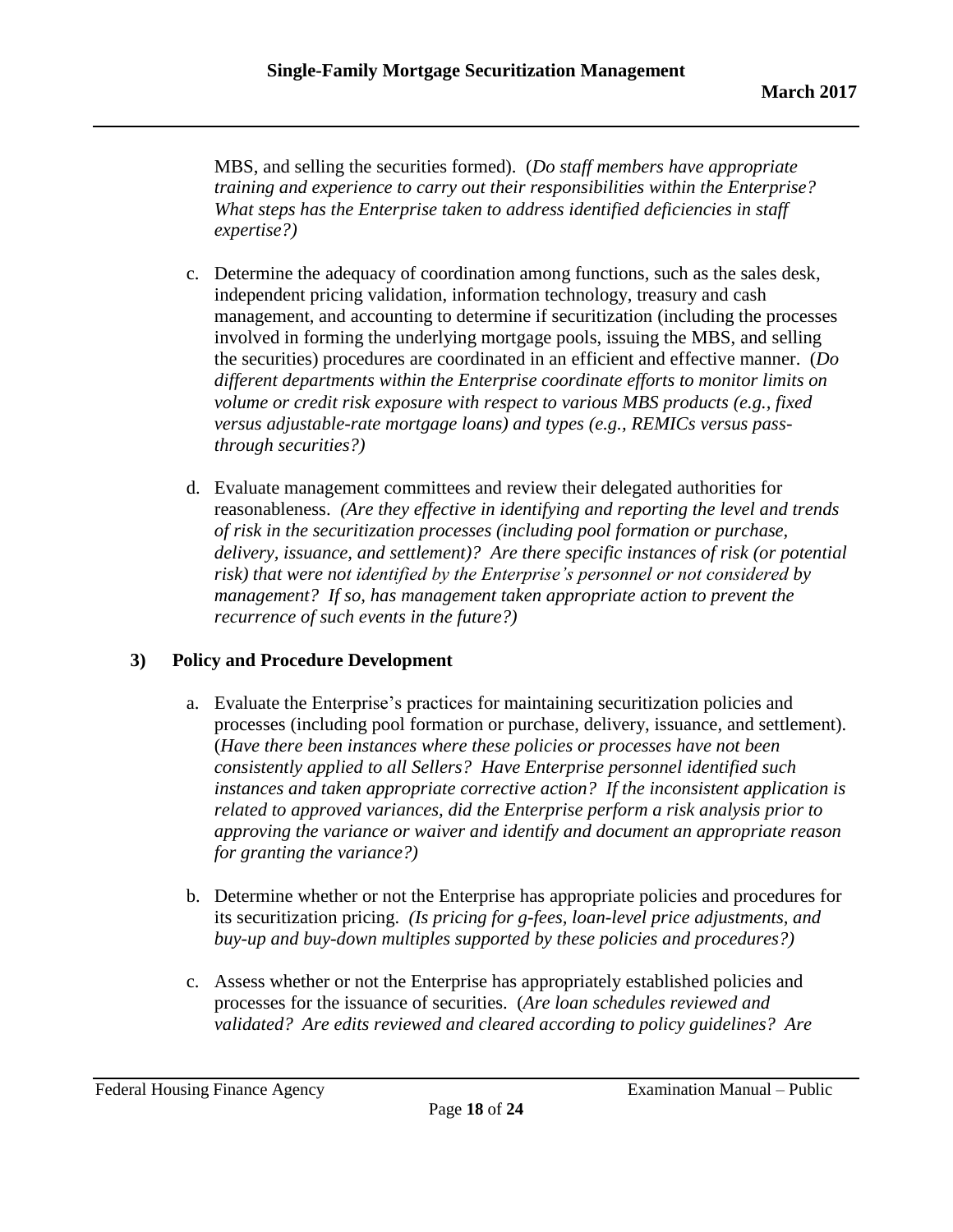*securities issued within the timeframes documented in policies and procedures?)*

d. Review any new securitization initiatives or products offered by the Enterprise. (*What new risks are presented to the Enterprise as a result of these new securitization initiatives? Have appropriate policy and processes been established to address these additional risks? Have any required Division of Conservatorship decisions been obtained?)*

### **4) Risk Metrics**

- a. Evaluate any risk metrics established related to securitization. *(Are metrics appropriate, considering significant aspects of potential risk to the Enterprise? Do the metrics consider risk by securities product, loan type, geography, and property type? Do these metrics consider potential operational risks?)*
- b. Determine if risk metrics are consistent with the risk appetite of the Enterprise and sound risk management practices. (*Do risk parameters established for single-family mortgage securitization activities result in risk exposure beyond the Enterprise's overall risk appetite?)*
- c. Determine the adequacy of management's efforts to oversee adherence with risk metrics. (*Are breaches reported promptly to management and to the board or board committee, as appropriate?)*

# **5) Reporting**

- a. Review regularly produced reports related to the Enterprise single-family mortgage securitization activities and performance. (*Do regularly produced reports include an evaluation of the Enterprise's adherence to established risk metrics? Are the oversight reports by Seller/Servicers used appropriately to evaluate potential risk?)*
- b. Consider whether the Enterprise is appropriately reporting monthly securitization data to investors and securities custodians. (*Is issuance data for new securities captured accurately and reported timely to investors and third parties involved in the issuance process? Are monthly security reporting requirements, including security balances, payment factors (percent of original pool balance outstanding), and remittance information captured accurately and reported timely to investors and other third parties involved in the monthly reporting process?*)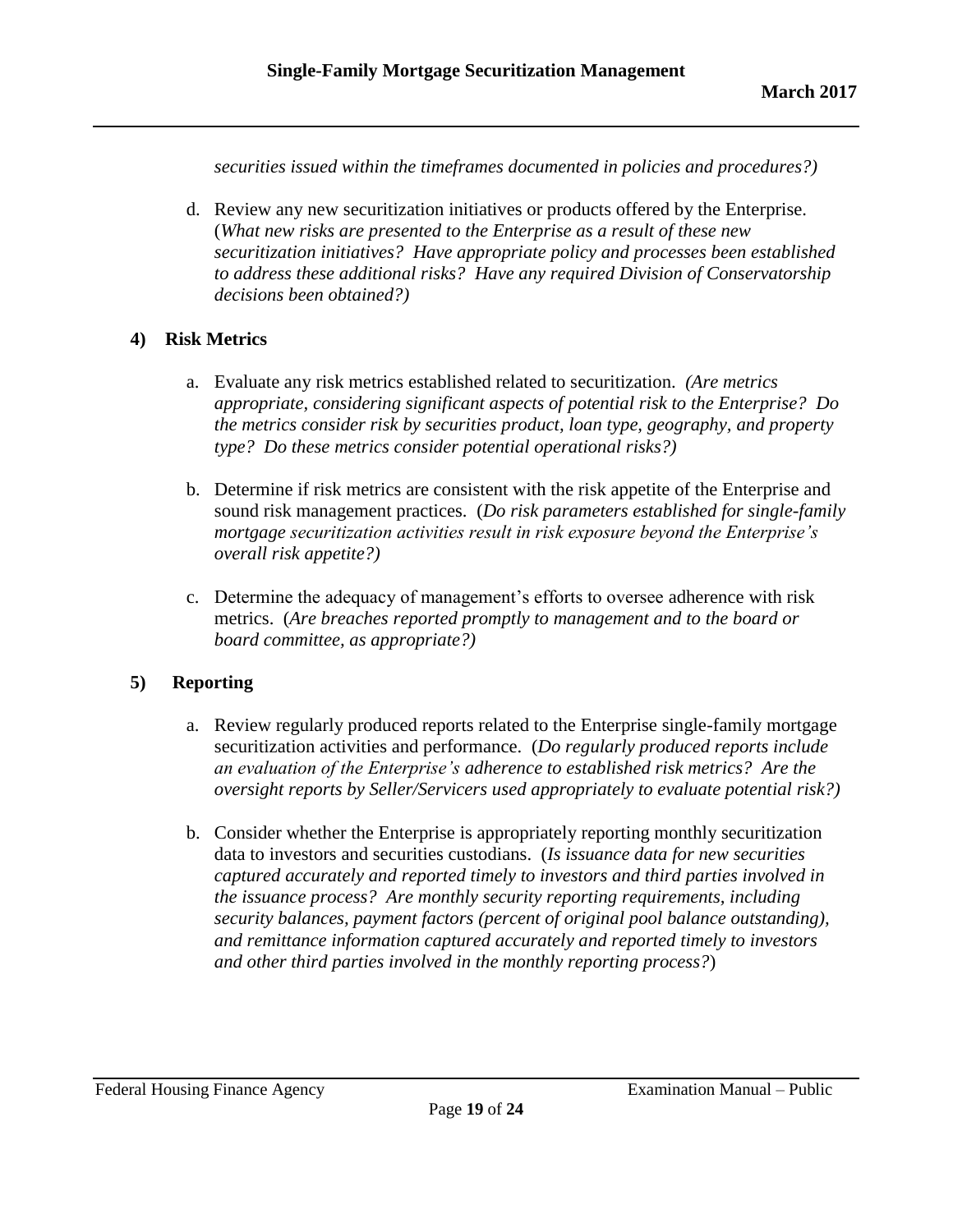# **6) Internal/External Audit**

- a. For internal audits completed in the single-family mortgage securitization area since the previous examination, consult with the Office of the Chief Accountant (OCA) regarding any findings about the adequacy of the scope and testing performed by internal audit.
- b. Coordinate with OCA to determine whether or not external audit performed work related to single-family mortgage securitization processes and whether or not OCA performed an evaluation of the adequacy of the scope and testing completed by external audit.

# **7) Information Technology**

- a. Identify and assess the automated and manual systems and applicable controls for processing and supporting securitization transactions (*e.g.*, pool formation or purchase, delivery, issuance, and settlement). *(Are authorities and responsibilities clearly defined? Are delegations current? Do information systems provide the information needed to make informed and timely decisions? Are authorized change processes followed as data is acquired from sub-systems?)*
- b. Determine if the Enterprise has developed and tested a business continuity plan for the single-family mortgage securitization-related areas. (*Are systems specific to single-family mortgage securitizations considered in the business continuity plan (e.g., pricing, trading and settlement, and electronic data delivery)? Does the Enterprise have appropriate contingency procedures to ensure the single-family mortgage securitization-related processes would continue to operate despite unexpected interruptions?)*
- c. Determine if the Enterprise has developed a quality assurance framework. *(Has the Enterprise's management evaluated the accuracy of information received from the Seller for Seller-initiated securitizations? Have appropriate steps been taken to address concerns identified by management? If the pricing data for the pool is modified by Enterprise staff after delivery by the Seller, are adjustments appropriate and documented?)*

### **8) Compliance**

a. Evaluate if the Enterprise has appropriately complied with pertinent regulations and adhered to regulatory guidance. *(What was the underlying cause for any violation or non-adherence? Has the Enterprise strengthened internal controls to prevent*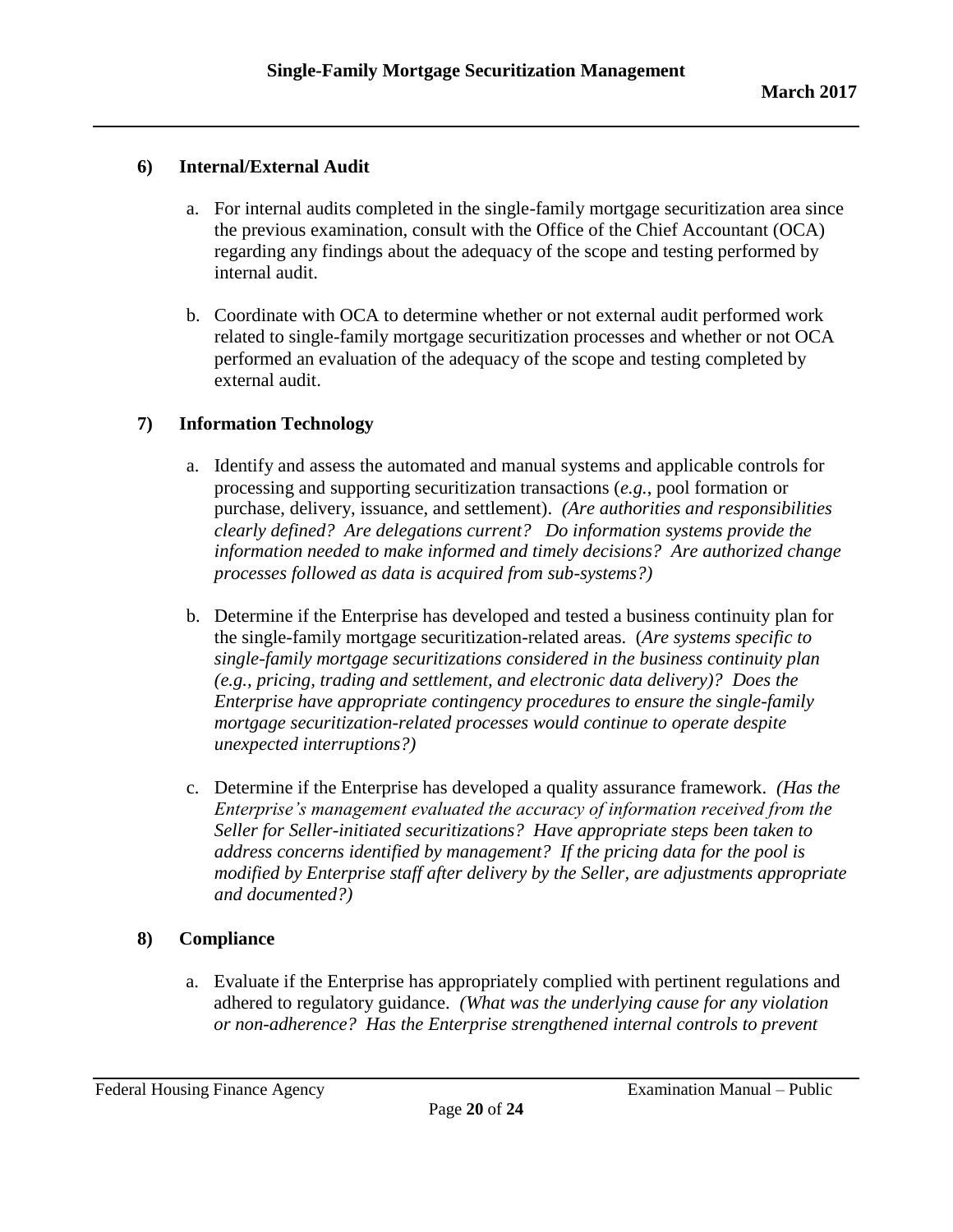*recurrence?)*

- b. Determine whether the efforts of the board, or a board committee, and management are appropriate to confirm compliance with policies and procedures related to the Enterprise's single-family mortgage securitization processes. (*Have the board and management taken appropriate steps to address instances of non-compliance? Are appropriate processes in place to confirm compliance with trust documents?)*
- c. Determine conformity with Standard 6 (Management of Asset and Investment Portfolio Growth), Standard 7 (Investments and Acquisitions of Assets), and Standard 8 (Overall Risk Management Processes) of the Appendix to 12 CFR Part 1236 Prudential Management and Operations Standards. *(Has the mortgage securitization portfolio and pipeline experienced significant change in composition? What potential risks result from such change in the securitization pipeline? Have the board and management appropriately identified these risks and taken action to mitigate the risks to the Enterprise?)*

# **9) Pool Formation and Securitization**

- a. Review volume limits, to include product or risk thresholds, established for the Enterprise's securitization portfolios. (*Does the Enterprise have adequate policies and procedures for imposing volume limits on the amount of MBS executions and large structured securities transactions? Are volume limits based on certain risk attributes? Does the Enterprise consistently monitor volume limits it has imposed?)*
- b. Review accounting reports from a monthly securitization payment cycle to ensure that the Enterprise's payment management activities align with its procedures and the terms of the trust agreement. (*Did the Enterprise appropriately identify and track P&I funds received from the Servicer from the time of receipt until the time of disbursement later in the month? Were these funds accounted for properly and held in a custodial account established for trust funds? Were the funds held with an eligible depository and available on demand or invested in eligible investments as defined in the trust agreement? Was the disbursement to security holders and withdrawal of Enterprise funds completed timely and accurately?*)

# **10) Pricing**

a. Review the results of the most recent test(s) conducted on the Enterprise's singlefamily mortgage securitization pricing model. *(Did the Enterprise appropriately test its pricing processes for reasonableness and accuracy? Does the pricing*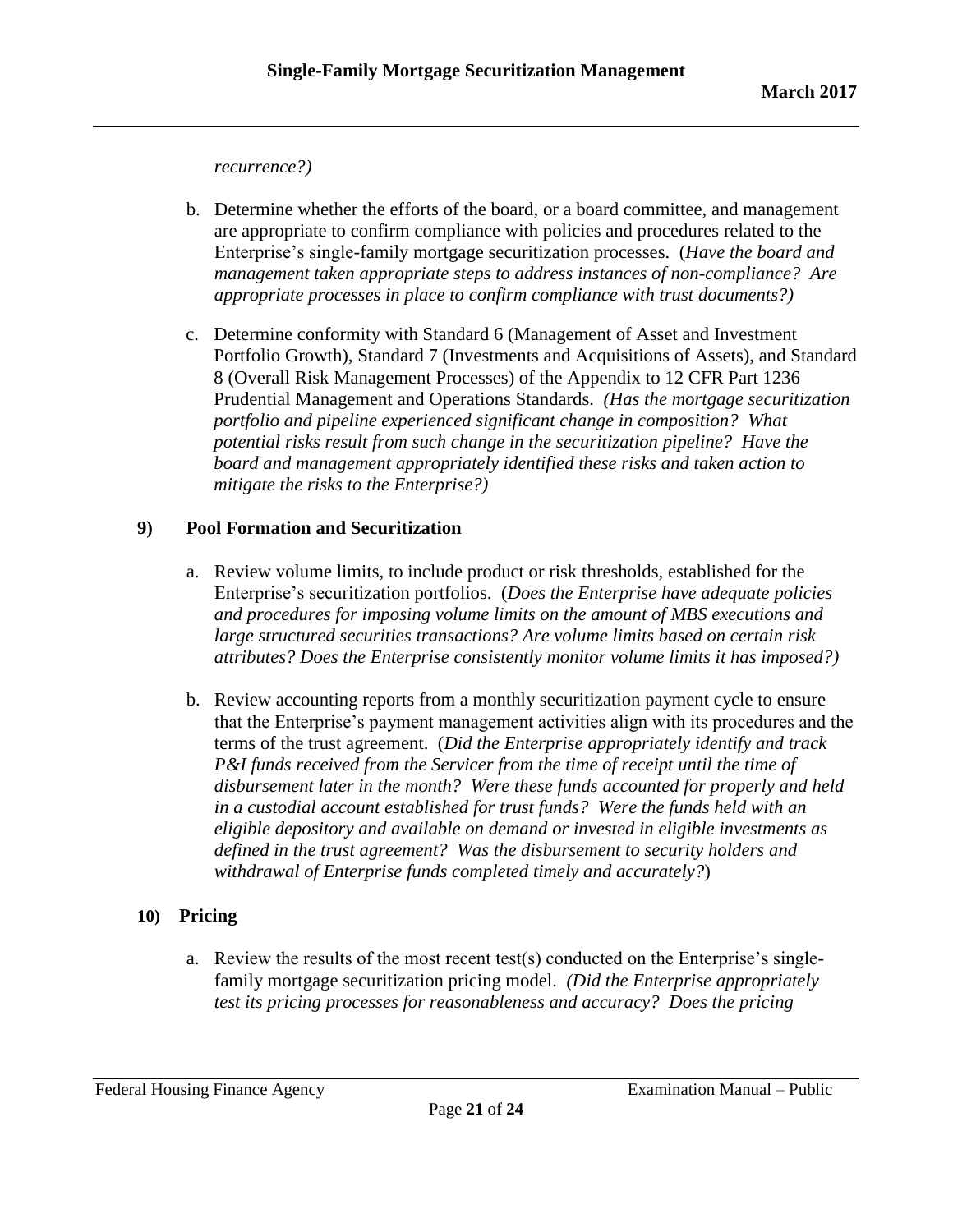*model for securities rely on data analytics? Do the data analytics appropriately support the final pricing decisions? Is the data available in a timely manner and validated appropriately?)*

# **11) Delivery and Document Custody**

- a. Review the Enterprise's single-family mortgage securitization documentation and data submission requirements and standards. *(Do these standards include transaction criteria and eligibility requirements, delivery timelines, and limits on amounts executed? Does the Enterprise consistently monitor adherence to the standards it has imposed?)*
- b. Review the results of an Enterprise's audit of a Seller that functions as its own document custodian. *(Did the Enterprise perform the review to determine compliance with all document custody functions, including adequate separation and trust powers? Did the document custodian act independently from the Seller's pooling and secondary functions?)*

# **4. Testing**

- 1) Review a sample of issued securities and determine if the Enterprise is monitoring the Servicer's cash management processes and activities for securitization funds. (*Does the Enterprise periodically review and validate that the Servicer's mortgage accounting records reconcile to custodial account balances and activity for securitization funds? Does the Enterprise ensure this information aligns with the Servicer's loan-level and pool-level reporting each month? Does the Enterprise review and determine that custodial funds for securitizations are held with an eligible depository and meet eligible investment requirements? Does the Enterprise monitor monthly remittances from the Servicer for P&I funds to ensure the amounts are accurate and issues (e.g., account overdrafts) are addressed in a timely manner?*)
- 2) Review a sample of loans as part of a recent single-family mortgage securitization transaction to determine if securitization activities, both as part of the issuance and as part of post-issuance functions, were performed consistent with the provisions of the trust documentation and the selling and servicing guides. (*Does the Enterprise ensure that ownership of the underlying mortgage assets are properly transferred to the MBS trust? Are P&I funds advanced to the trust in those situations where the borrower is delinquent? Is the transfer of P&I transferred to the trust appropriately and in a timely manner?)*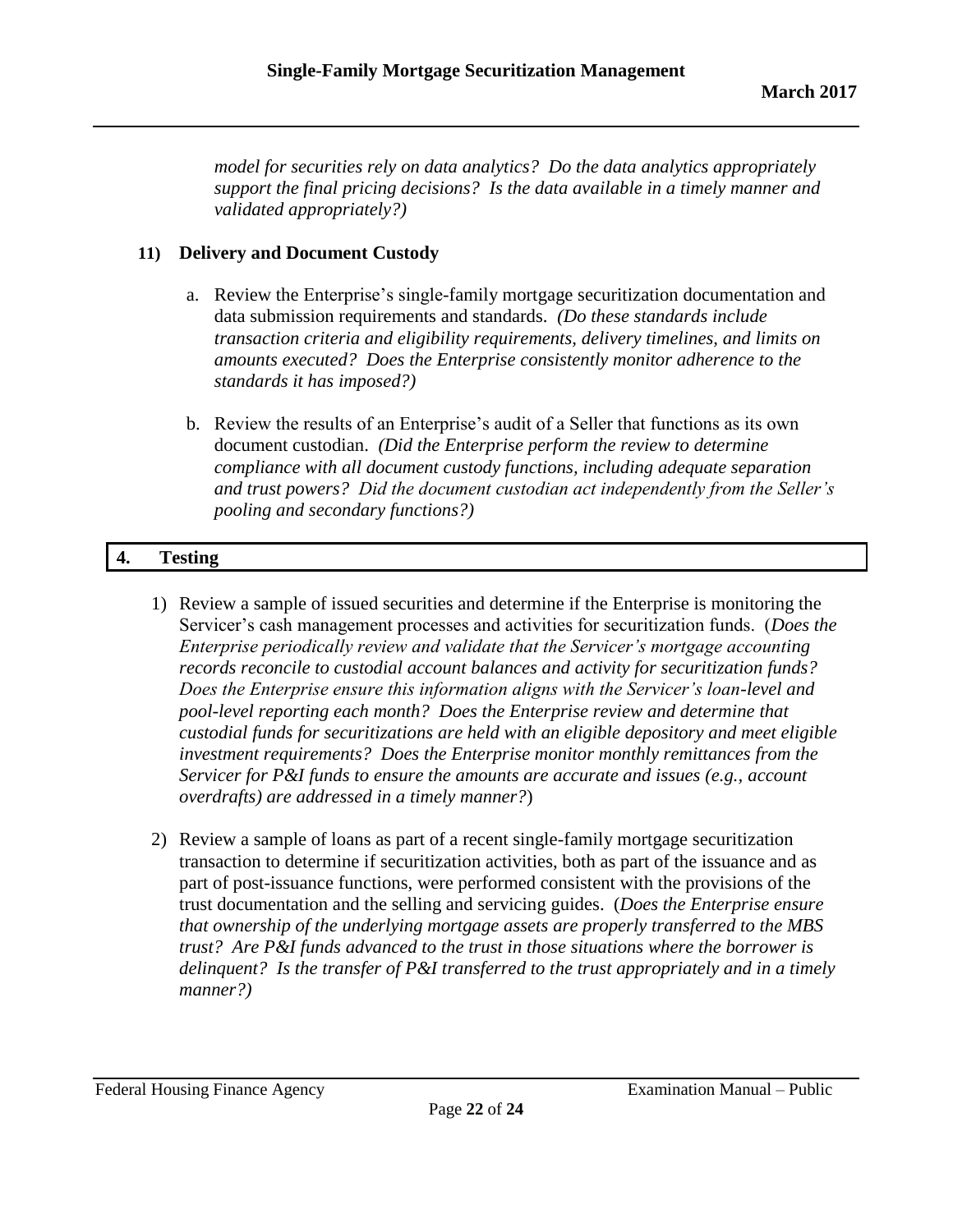- 3) Review a sample of recent single-family mortgage securitization transactions to determine if the securities issued adhered to the Enterprise's corporate policies and selling and servicing guide securitization requirements. *(Was the transaction consistent with provisions outlined in the trust agreement and other applicable documents, the pool schedule, and other relevant transaction documents and parameters? Did the securitization adhere to required pricing practices?)*
- 4) Select a sample of recent single-family mortgage securitization transactions and determine whether the underlying loans met the Enterprise's eligibility requirements. *(Did the Enterprise perform a thorough product and eligibility analysis before allowing the transaction to proceed? Were there any variances from eligibility requirements and, if so, were these properly approved and accounted for in the Enterprise's securitization policies and procedures and in agreement with the Seller's master agreement?)*
- 5) Review a sample of recently-issued securities and determine if the monthly reporting process was completed accurately and within required timeframes. (*Were the security balances captured by the Enterprise from the Servicer, prior to the deadline prescribed by the Enterprise in the respective servicing guide? Was the security balance validated for accuracy? Were the security balance and payment factors reported externally to the designated publishing entities timely? Were Enterprise payment distributions to investors remitted in accordance with published timeframes? Were g-fees remitted from the Servicer accurately and timely?*)
- 6) Review a sample of recent single-family mortgage securitizations and compare to the Enterprise's pricing model(s) as well as to the Seller's master agreement. (*Are the g-fees in the pooling schedule reasonably consistent with internal pricing models and the Seller's master agreement? Do the buy-up and buy-down multiples used for the securitization agree with the Enterprise's tables/grids? Do the loan-level adjustments reconcile to the Enterprise's published list of loan-level price adjustments and any other pricing terms in the Seller's master agreement?)*

### **5. Conclusions**

 1) Summarize conclusions for all examination work performed, including work performed by other FHFA staff as it relates to the Enterprise's single-family mortgage securitization activities. Develop a memorandum describing the risks to the Enterprise resulting from securitization and the Enterprise's management of the related securitization risks. The memorandum describes the basis of conclusions reached and summarizes the analysis completed. Within the memorandum, discuss the types of risk